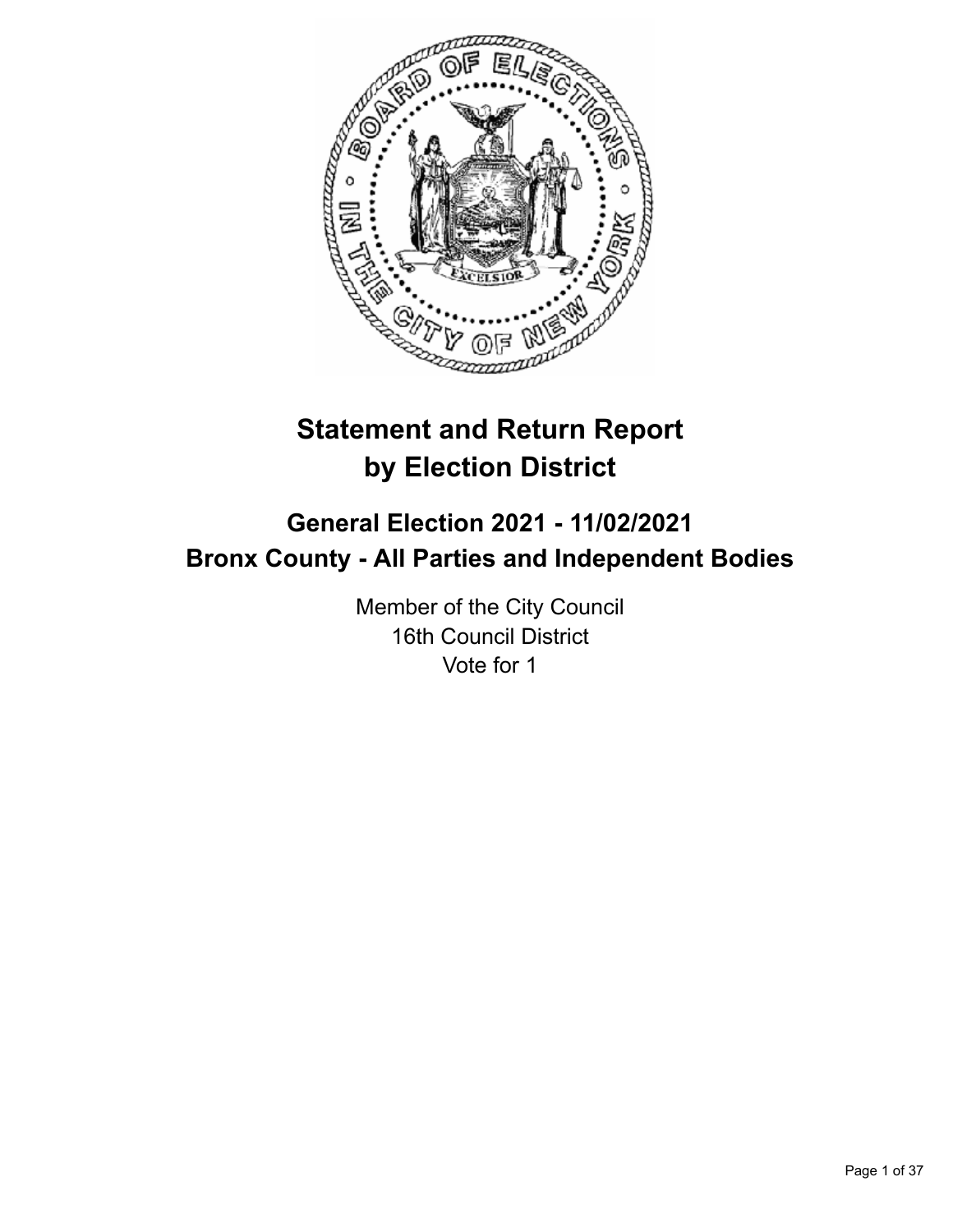

| PUBLIC COUNTER                                           | 60             |
|----------------------------------------------------------|----------------|
| MANUALLY COUNTED EMERGENCY                               | $\mathbf{0}$   |
| ABSENTEE / MILITARY                                      | 3              |
| AFFIDAVIT                                                |                |
| Total Ballots                                            | 64             |
| Less - Inapplicable Federal/Special Presidential Ballots | $\mathbf{0}$   |
| <b>Total Applicable Ballots</b>                          | 64             |
| ALTHEA V. STEVENS (DEMOCRATIC)                           | 45             |
| KAJARA R. BOYD (REPUBLICAN)                              | $\overline{4}$ |
| <b>Total Votes</b>                                       | 49             |
| Unrecorded                                               | 15             |

## **003/77**

| <b>PUBLIC COUNTER</b>                                    | 154      |
|----------------------------------------------------------|----------|
| MANUALLY COUNTED EMERGENCY                               | 0        |
| ABSENTEE / MILITARY                                      | 4        |
| AFFIDAVIT                                                | $\Omega$ |
| <b>Total Ballots</b>                                     | 158      |
| Less - Inapplicable Federal/Special Presidential Ballots | 0        |
| <b>Total Applicable Ballots</b>                          | 158      |
| ALTHEA V. STEVENS (DEMOCRATIC)                           | 112      |
| KAJARA R. BOYD (REPUBLICAN)                              | 14       |
| <b>Total Votes</b>                                       | 126      |
| Unrecorded                                               | 32       |

| <b>PUBLIC COUNTER</b>                                    | 102 <sub>2</sub> |
|----------------------------------------------------------|------------------|
| <b>MANUALLY COUNTED EMERGENCY</b>                        | $\Omega$         |
| <b>ABSENTEE / MILITARY</b>                               | 3                |
| AFFIDAVIT                                                |                  |
| <b>Total Ballots</b>                                     | 106              |
| Less - Inapplicable Federal/Special Presidential Ballots | 0                |
| <b>Total Applicable Ballots</b>                          | 106              |
| ALTHEA V. STEVENS (DEMOCRATIC)                           | 65               |
| KAJARA R. BOYD (REPUBLICAN)                              | 14               |
| <b>Total Votes</b>                                       | 79               |
|                                                          |                  |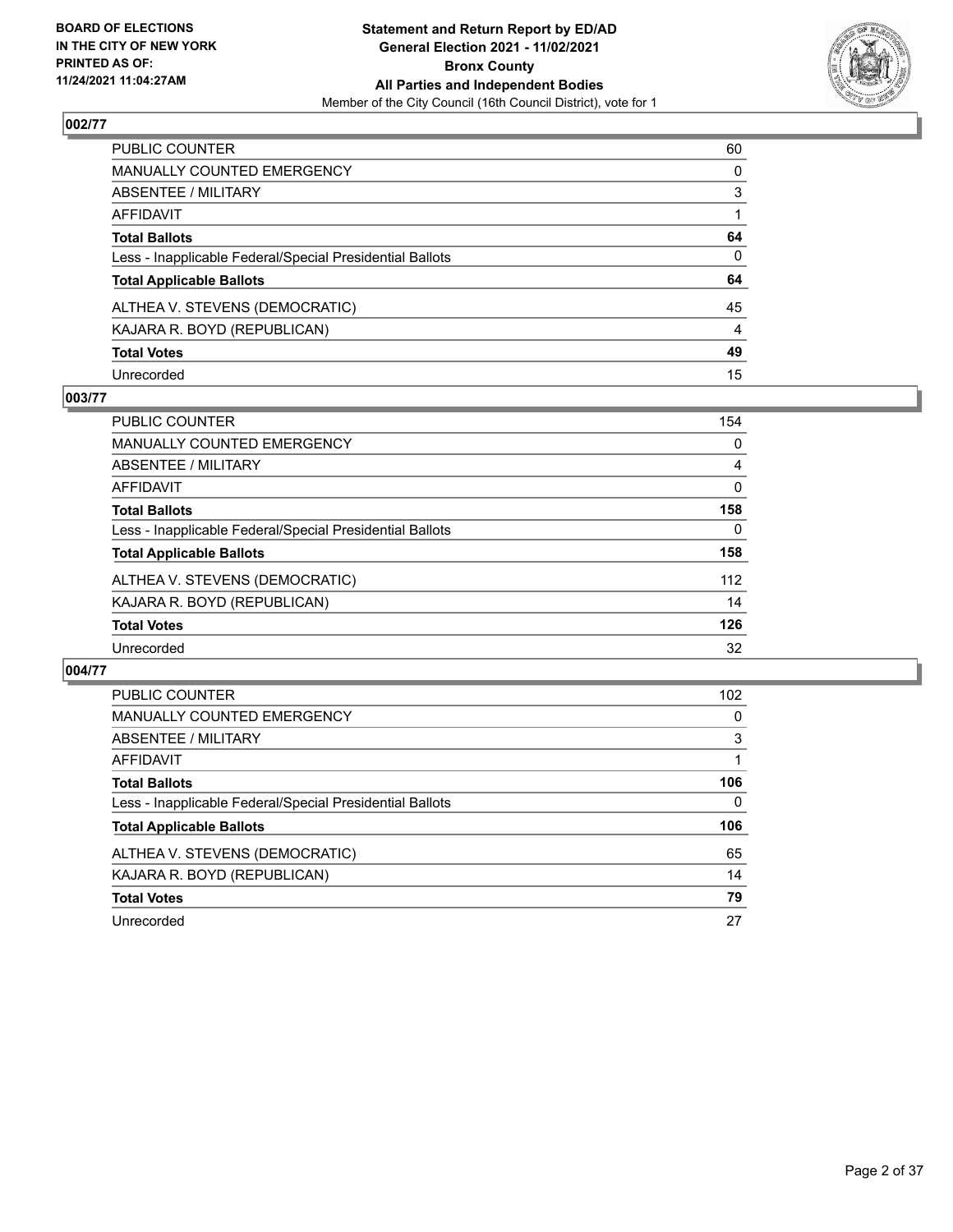

| PUBLIC COUNTER                                           | 161      |
|----------------------------------------------------------|----------|
| MANUALLY COUNTED EMERGENCY                               | 0        |
| ABSENTEE / MILITARY                                      | 8        |
| AFFIDAVIT                                                |          |
| Total Ballots                                            | 170      |
| Less - Inapplicable Federal/Special Presidential Ballots | $\Omega$ |
| <b>Total Applicable Ballots</b>                          | 170      |
| ALTHEA V. STEVENS (DEMOCRATIC)                           | 126      |
| KAJARA R. BOYD (REPUBLICAN)                              | 10       |
| <b>Total Votes</b>                                       | 136      |
| Unrecorded                                               | 34       |

## **006/77**

| <b>PUBLIC COUNTER</b>                                    | 149          |
|----------------------------------------------------------|--------------|
| MANUALLY COUNTED EMERGENCY                               | 0            |
| ABSENTEE / MILITARY                                      | 6            |
| AFFIDAVIT                                                | $\Omega$     |
| <b>Total Ballots</b>                                     | 155          |
| Less - Inapplicable Federal/Special Presidential Ballots | $\mathbf{0}$ |
| <b>Total Applicable Ballots</b>                          | 155          |
| ALTHEA V. STEVENS (DEMOCRATIC)                           | 124          |
| KAJARA R. BOYD (REPUBLICAN)                              | 12           |
| <b>Total Votes</b>                                       | 136          |
| Unrecorded                                               | 19           |

| <b>PUBLIC COUNTER</b>                                    | 204            |
|----------------------------------------------------------|----------------|
| <b>MANUALLY COUNTED EMERGENCY</b>                        | $\Omega$       |
| ABSENTEE / MILITARY                                      | 13             |
| AFFIDAVIT                                                | $\overline{2}$ |
| <b>Total Ballots</b>                                     | 219            |
| Less - Inapplicable Federal/Special Presidential Ballots | 0              |
| <b>Total Applicable Ballots</b>                          | 219            |
| ALTHEA V. STEVENS (DEMOCRATIC)                           | 159            |
| KAJARA R. BOYD (REPUBLICAN)                              | 11             |
| <b>Total Votes</b>                                       | 170            |
| Unrecorded                                               | 49             |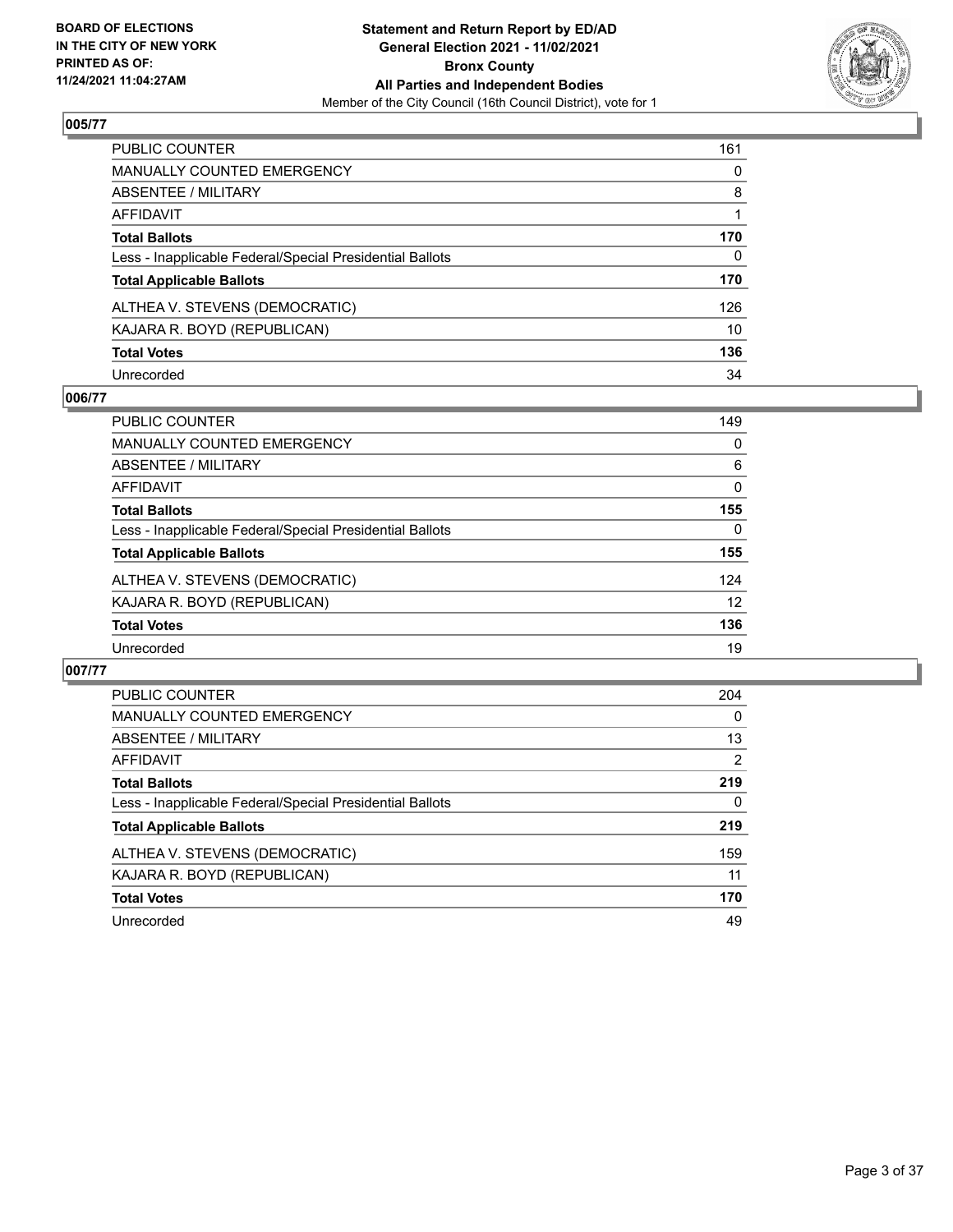

| PUBLIC COUNTER                                           | 138      |
|----------------------------------------------------------|----------|
| <b>MANUALLY COUNTED EMERGENCY</b>                        | $\Omega$ |
| ABSENTEE / MILITARY                                      | 4        |
| AFFIDAVIT                                                |          |
| <b>Total Ballots</b>                                     | 143      |
| Less - Inapplicable Federal/Special Presidential Ballots | 0        |
| <b>Total Applicable Ballots</b>                          | 143      |
| ALTHEA V. STEVENS (DEMOCRATIC)                           | 107      |
| KAJARA R. BOYD (REPUBLICAN)                              | 8        |
| SHEMEEN CHAPPELL (WRITE-IN)                              |          |
| <b>Total Votes</b>                                       | 116      |
| Unrecorded                                               | 27       |

## **009/77**

| <b>PUBLIC COUNTER</b>                                    | 160 |
|----------------------------------------------------------|-----|
| <b>MANUALLY COUNTED EMERGENCY</b>                        | 0   |
| ABSENTEE / MILITARY                                      | 9   |
| <b>AFFIDAVIT</b>                                         |     |
| <b>Total Ballots</b>                                     | 170 |
| Less - Inapplicable Federal/Special Presidential Ballots | 0   |
| <b>Total Applicable Ballots</b>                          | 170 |
| ALTHEA V. STEVENS (DEMOCRATIC)                           | 130 |
| KAJARA R. BOYD (REPUBLICAN)                              | 10  |
| <b>Total Votes</b>                                       | 140 |
| Unrecorded                                               | 30  |

| <b>PUBLIC COUNTER</b>                                    | 177            |
|----------------------------------------------------------|----------------|
| MANUALLY COUNTED EMERGENCY                               | 0              |
| ABSENTEE / MILITARY                                      | 3              |
| AFFIDAVIT                                                | $\overline{2}$ |
| <b>Total Ballots</b>                                     | 182            |
| Less - Inapplicable Federal/Special Presidential Ballots | $\Omega$       |
| <b>Total Applicable Ballots</b>                          | 182            |
| ALTHEA V. STEVENS (DEMOCRATIC)                           | 134            |
| KAJARA R. BOYD (REPUBLICAN)                              | 12             |
| <b>Total Votes</b>                                       | 146            |
| Unrecorded                                               | 36             |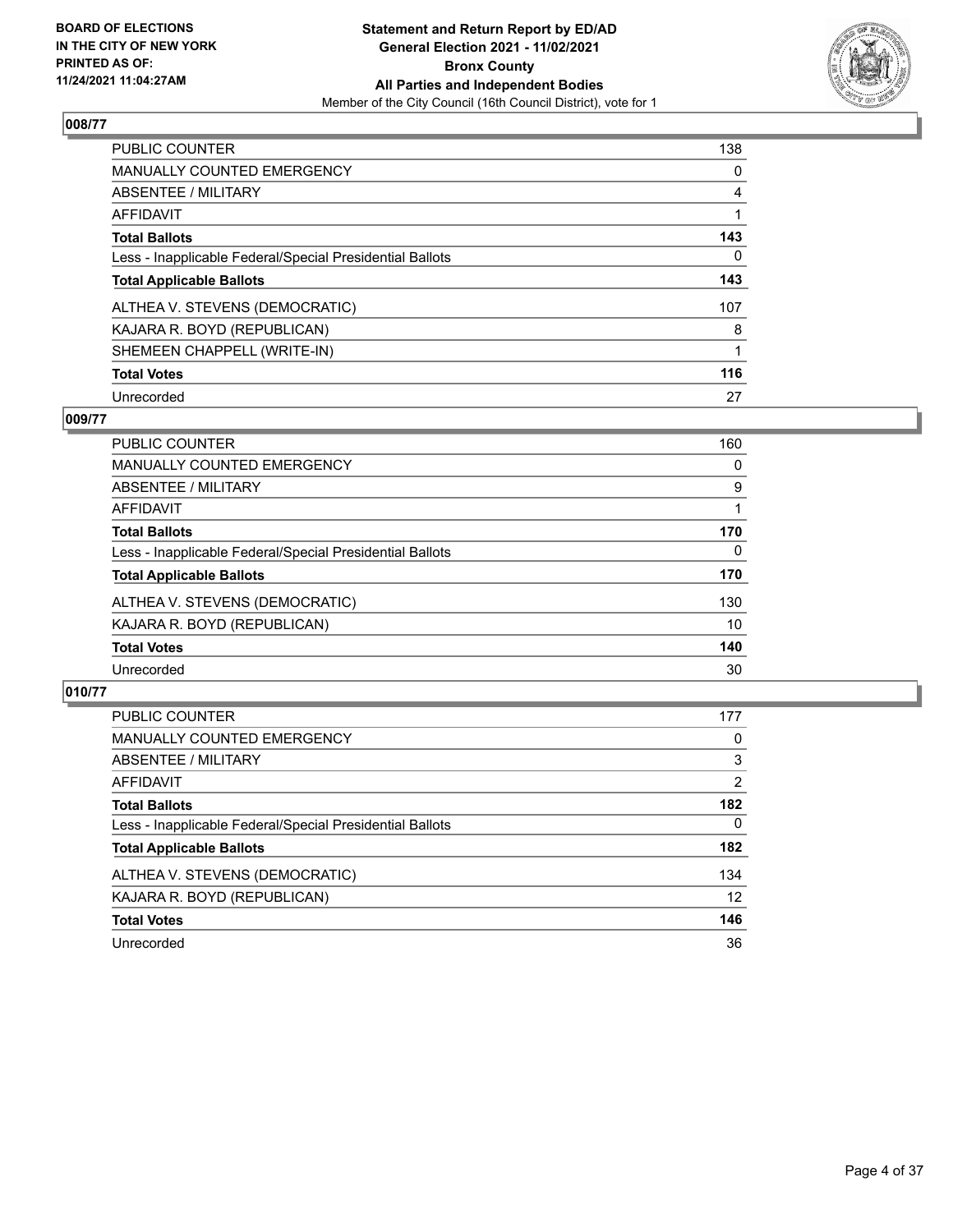

| PUBLIC COUNTER                                           | 172            |
|----------------------------------------------------------|----------------|
| MANUALLY COUNTED EMERGENCY                               | $\mathbf{0}$   |
| ABSENTEE / MILITARY                                      | $\overline{4}$ |
| AFFIDAVIT                                                |                |
| Total Ballots                                            | 177            |
| Less - Inapplicable Federal/Special Presidential Ballots | 0              |
| <b>Total Applicable Ballots</b>                          | 177            |
| ALTHEA V. STEVENS (DEMOCRATIC)                           | 128            |
| KAJARA R. BOYD (REPUBLICAN)                              | 11             |
| <b>Total Votes</b>                                       | 139            |
| Unrecorded                                               | 38             |

## **015/77**

| <b>PUBLIC COUNTER</b>                                    | 70       |
|----------------------------------------------------------|----------|
| <b>MANUALLY COUNTED EMERGENCY</b>                        | 0        |
| ABSENTEE / MILITARY                                      |          |
| AFFIDAVIT                                                |          |
| <b>Total Ballots</b>                                     | 72       |
| Less - Inapplicable Federal/Special Presidential Ballots | $\Omega$ |
| <b>Total Applicable Ballots</b>                          | 72       |
| ALTHEA V. STEVENS (DEMOCRATIC)                           | 47       |
| KAJARA R. BOYD (REPUBLICAN)                              | 9        |
| <b>Total Votes</b>                                       | 56       |
| Unrecorded                                               | 16       |

| <b>PUBLIC COUNTER</b>                                    | 129 |
|----------------------------------------------------------|-----|
| <b>MANUALLY COUNTED EMERGENCY</b>                        | 0   |
| <b>ABSENTEE / MILITARY</b>                               |     |
| AFFIDAVIT                                                |     |
| <b>Total Ballots</b>                                     | 137 |
| Less - Inapplicable Federal/Special Presidential Ballots | 0   |
| <b>Total Applicable Ballots</b>                          | 137 |
| ALTHEA V. STEVENS (DEMOCRATIC)                           | 107 |
| KAJARA R. BOYD (REPUBLICAN)                              | 9   |
| <b>Total Votes</b>                                       | 116 |
| Unrecorded                                               | 21  |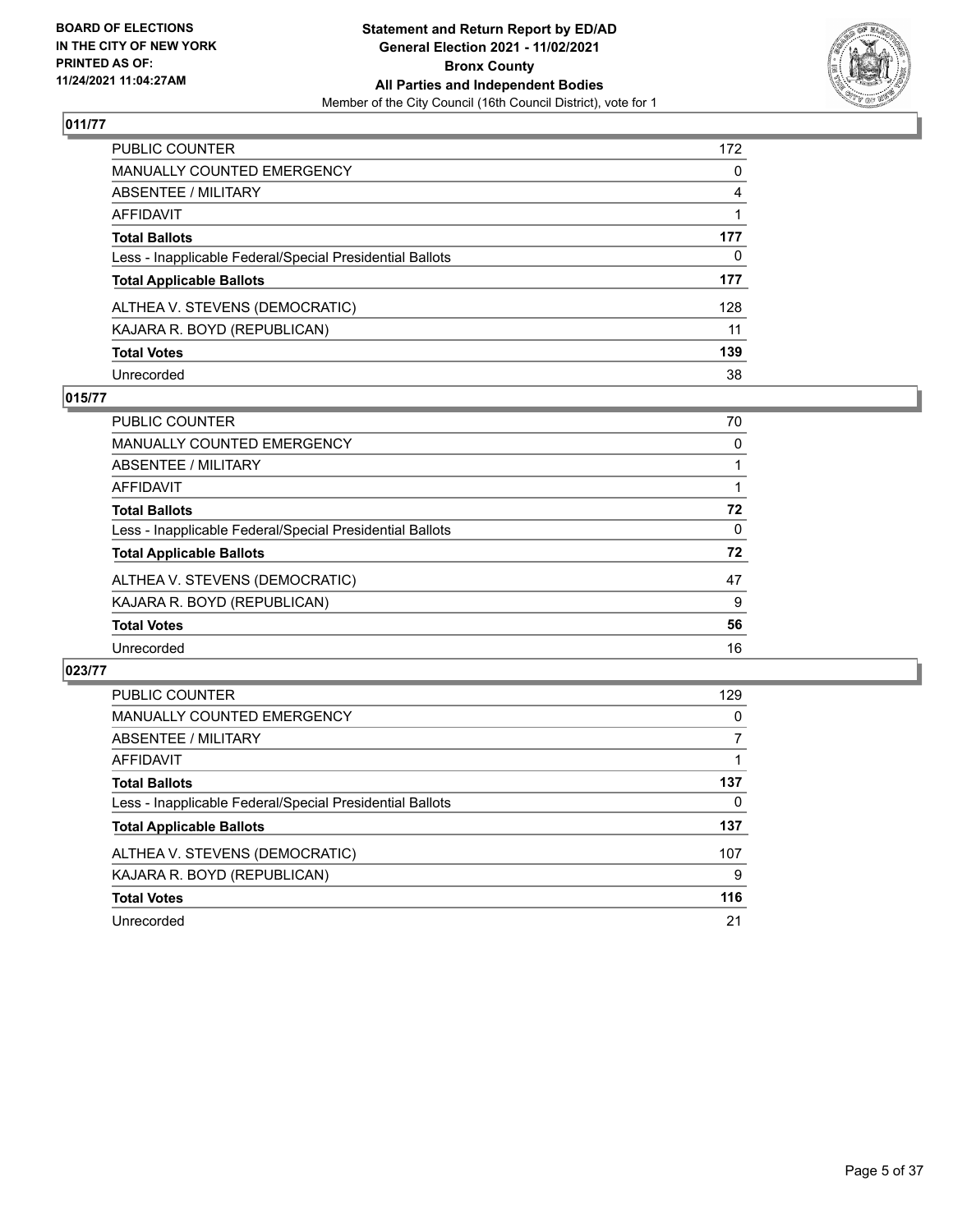

| PUBLIC COUNTER                                           | 129      |
|----------------------------------------------------------|----------|
| MANUALLY COUNTED EMERGENCY                               | 0        |
| ABSENTEE / MILITARY                                      | 3        |
| AFFIDAVIT                                                | 0        |
| Total Ballots                                            | 132      |
| Less - Inapplicable Federal/Special Presidential Ballots | $\Omega$ |
| <b>Total Applicable Ballots</b>                          | 132      |
| ALTHEA V. STEVENS (DEMOCRATIC)                           | 94       |
| KAJARA R. BOYD (REPUBLICAN)                              | 9        |
| <b>Total Votes</b>                                       | 103      |
| Unrecorded                                               | 29       |

## **025/77**

| <b>PUBLIC COUNTER</b>                                    | 151      |
|----------------------------------------------------------|----------|
| MANUALLY COUNTED EMERGENCY                               | 0        |
| ABSENTEE / MILITARY                                      | 12       |
| AFFIDAVIT                                                | $\Omega$ |
| <b>Total Ballots</b>                                     | 163      |
| Less - Inapplicable Federal/Special Presidential Ballots | $\Omega$ |
| <b>Total Applicable Ballots</b>                          | 163      |
| ALTHEA V. STEVENS (DEMOCRATIC)                           | 119      |
| KAJARA R. BOYD (REPUBLICAN)                              | 14       |
| <b>Total Votes</b>                                       | 133      |
| Unrecorded                                               | 30       |

| <b>PUBLIC COUNTER</b>                                    | 66       |
|----------------------------------------------------------|----------|
| <b>MANUALLY COUNTED EMERGENCY</b>                        | 0        |
| ABSENTEE / MILITARY                                      | 9        |
| <b>AFFIDAVIT</b>                                         |          |
| <b>Total Ballots</b>                                     | 76       |
| Less - Inapplicable Federal/Special Presidential Ballots | $\Omega$ |
| <b>Total Applicable Ballots</b>                          | 76       |
| ALTHEA V. STEVENS (DEMOCRATIC)                           | 64       |
| KAJARA R. BOYD (REPUBLICAN)                              | 6        |
| <b>Total Votes</b>                                       | 70       |
| Unrecorded                                               | 6        |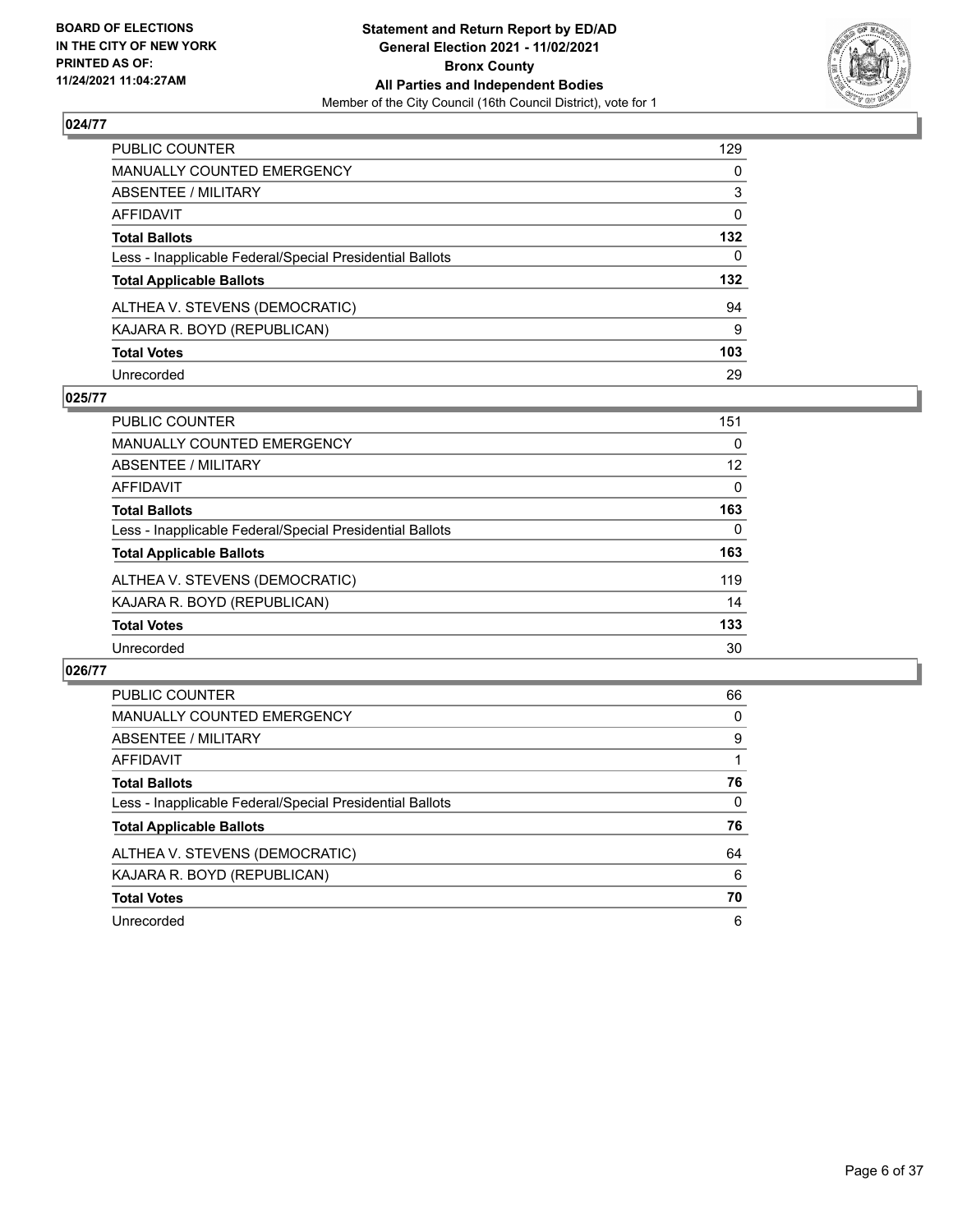

| PUBLIC COUNTER                                           | 164            |
|----------------------------------------------------------|----------------|
| MANUALLY COUNTED EMERGENCY                               | $\mathbf{0}$   |
| ABSENTEE / MILITARY                                      | 8              |
| AFFIDAVIT                                                | $\overline{2}$ |
| Total Ballots                                            | 174            |
| Less - Inapplicable Federal/Special Presidential Ballots | 0              |
| <b>Total Applicable Ballots</b>                          | 174            |
| ALTHEA V. STEVENS (DEMOCRATIC)                           | 125            |
| KAJARA R. BOYD (REPUBLICAN)                              | 16             |
| <b>Total Votes</b>                                       | 141            |
| Unrecorded                                               | 33             |

## **028/77**

| PUBLIC COUNTER                                           | 172      |
|----------------------------------------------------------|----------|
| MANUALLY COUNTED EMERGENCY                               | 0        |
| ABSENTEE / MILITARY                                      | 10       |
| AFFIDAVIT                                                | 2        |
| <b>Total Ballots</b>                                     | 184      |
| Less - Inapplicable Federal/Special Presidential Ballots | $\Omega$ |
| <b>Total Applicable Ballots</b>                          | 184      |
| ALTHEA V. STEVENS (DEMOCRATIC)                           | 125      |
| KAJARA R. BOYD (REPUBLICAN)                              | 18       |
| <b>Total Votes</b>                                       | 143      |
| Unrecorded                                               | 41       |

| PUBLIC COUNTER                                           | 101 |
|----------------------------------------------------------|-----|
| <b>MANUALLY COUNTED EMERGENCY</b>                        | 0   |
| ABSENTEE / MILITARY                                      | 6   |
| <b>AFFIDAVIT</b>                                         | 0   |
| <b>Total Ballots</b>                                     | 107 |
| Less - Inapplicable Federal/Special Presidential Ballots | 0   |
| <b>Total Applicable Ballots</b>                          | 107 |
| ALTHEA V. STEVENS (DEMOCRATIC)                           | 80  |
| KAJARA R. BOYD (REPUBLICAN)                              | 8   |
| <b>Total Votes</b>                                       | 88  |
| Unrecorded                                               | 19  |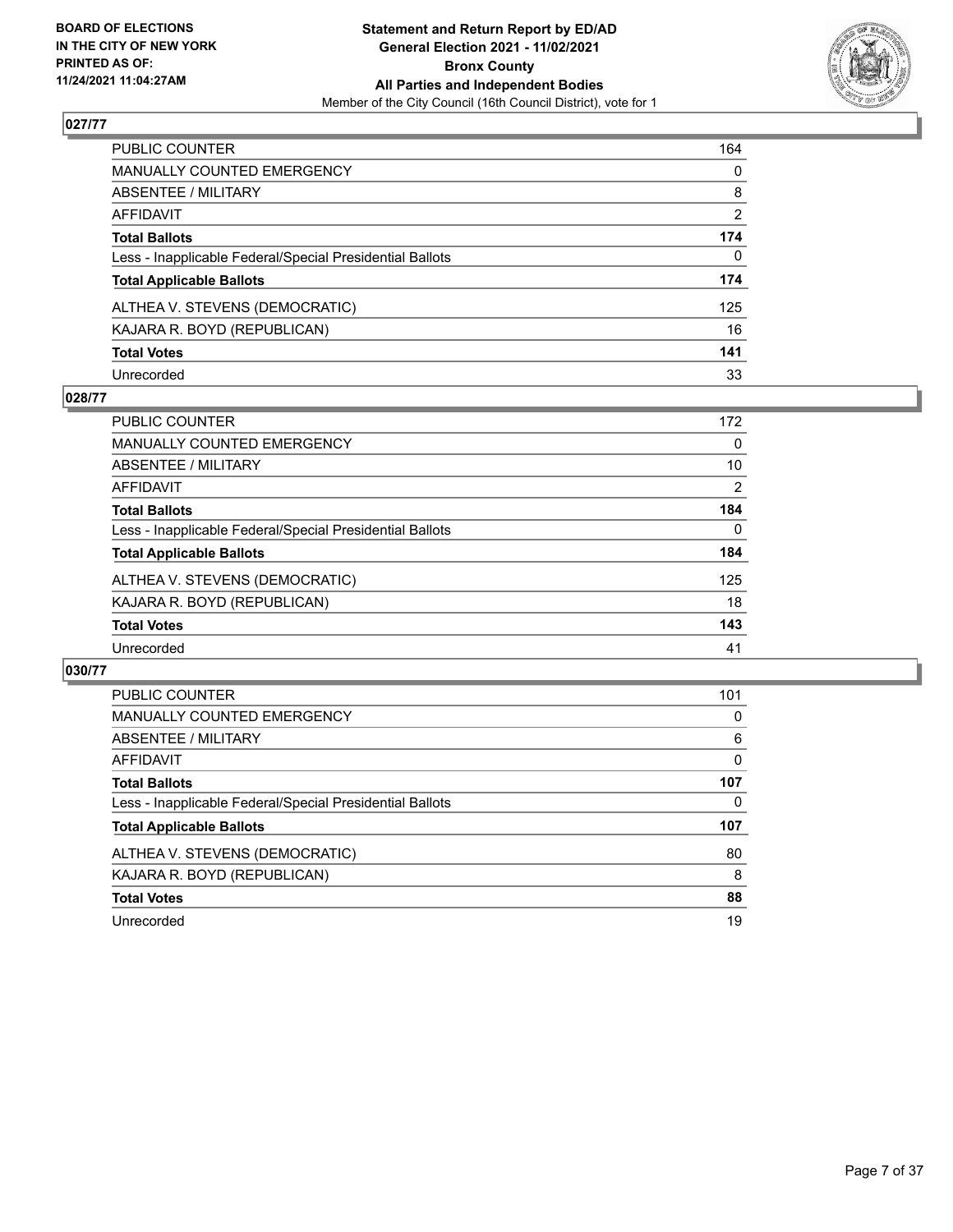

| PUBLIC COUNTER                                           | 101            |
|----------------------------------------------------------|----------------|
| MANUALLY COUNTED EMERGENCY                               | $\mathbf{0}$   |
| ABSENTEE / MILITARY                                      | 8              |
| AFFIDAVIT                                                | $\overline{2}$ |
| Total Ballots                                            | 111            |
| Less - Inapplicable Federal/Special Presidential Ballots | 0              |
| <b>Total Applicable Ballots</b>                          | 111            |
| ALTHEA V. STEVENS (DEMOCRATIC)                           | 83             |
| KAJARA R. BOYD (REPUBLICAN)                              | 9              |
| <b>Total Votes</b>                                       | 92             |
| Unrecorded                                               | 19             |

## **040/77**

| PUBLIC COUNTER                                           | 85       |
|----------------------------------------------------------|----------|
| <b>MANUALLY COUNTED EMERGENCY</b>                        | $\Omega$ |
| ABSENTEE / MILITARY                                      | 8        |
| AFFIDAVIT                                                | 2        |
| <b>Total Ballots</b>                                     | 95       |
| Less - Inapplicable Federal/Special Presidential Ballots | $\Omega$ |
| <b>Total Applicable Ballots</b>                          | 95       |
| ALTHEA V. STEVENS (DEMOCRATIC)                           | 69       |
| KAJARA R. BOYD (REPUBLICAN)                              | 11       |
| <b>Total Votes</b>                                       | 80       |
| Unrecorded                                               | 15       |

| PUBLIC COUNTER                                           | 102      |
|----------------------------------------------------------|----------|
| <b>MANUALLY COUNTED EMERGENCY</b>                        | $\Omega$ |
| ABSENTEE / MILITARY                                      | 6        |
| AFFIDAVIT                                                | $\Omega$ |
| <b>Total Ballots</b>                                     | 108      |
| Less - Inapplicable Federal/Special Presidential Ballots | $\Omega$ |
| <b>Total Applicable Ballots</b>                          | 108      |
| ALTHEA V. STEVENS (DEMOCRATIC)                           | 76       |
| KAJARA R. BOYD (REPUBLICAN)                              | 12       |
| <b>Total Votes</b>                                       | 88       |
| Unrecorded                                               | 20       |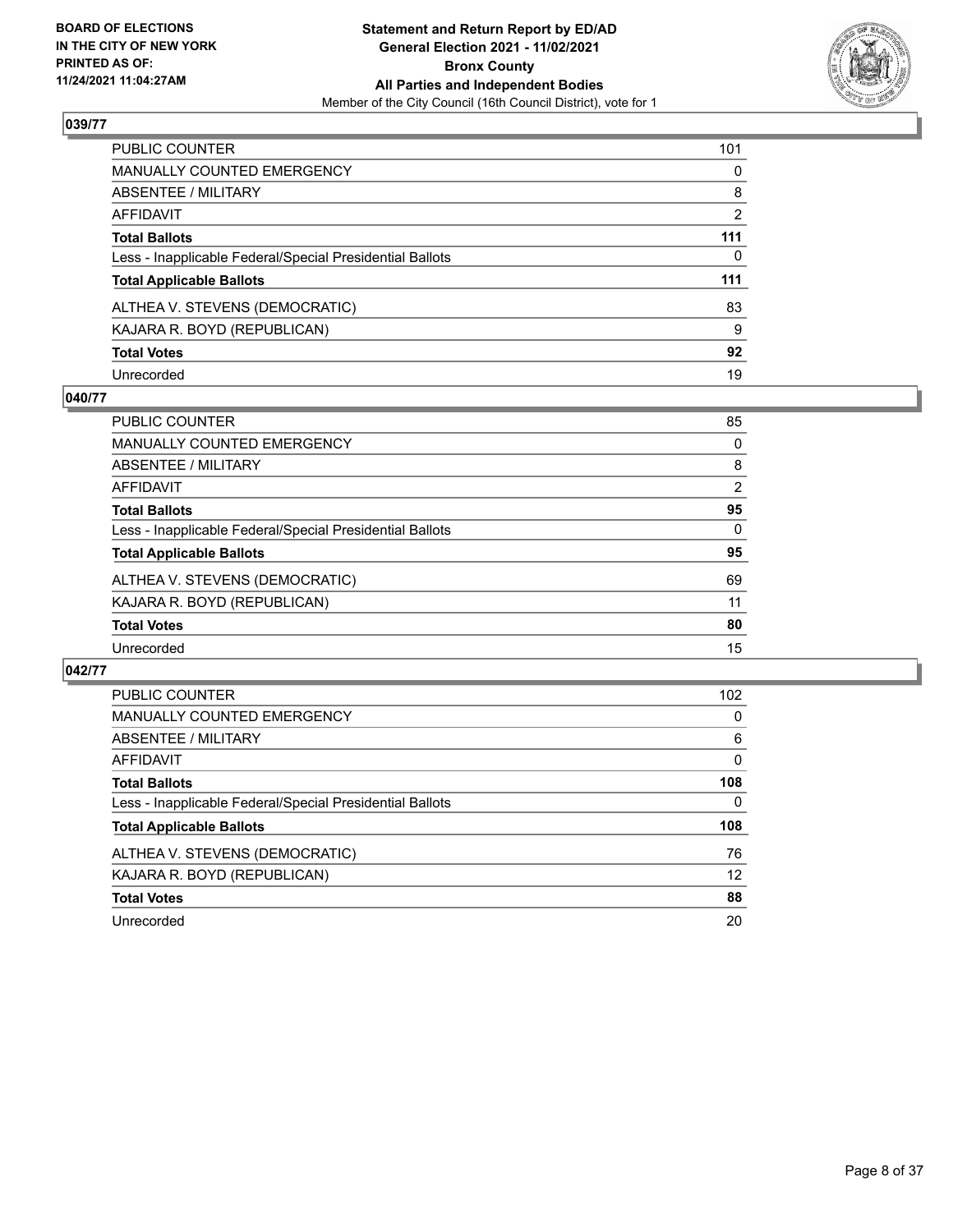

| PUBLIC COUNTER                                           | 127          |
|----------------------------------------------------------|--------------|
| MANUALLY COUNTED EMERGENCY                               | $\mathbf{0}$ |
| ABSENTEE / MILITARY                                      | 14           |
| AFFIDAVIT                                                |              |
| Total Ballots                                            | 142          |
| Less - Inapplicable Federal/Special Presidential Ballots | $\mathbf{0}$ |
| <b>Total Applicable Ballots</b>                          | 142          |
| ALTHEA V. STEVENS (DEMOCRATIC)                           | 116          |
| KAJARA R. BOYD (REPUBLICAN)                              | 9            |
| <b>Total Votes</b>                                       | 125          |
| Unrecorded                                               | 17           |

## **044/77**

| <b>PUBLIC COUNTER</b>                                    | 107      |
|----------------------------------------------------------|----------|
| <b>MANUALLY COUNTED EMERGENCY</b>                        | 0        |
| ABSENTEE / MILITARY                                      | 15       |
| <b>AFFIDAVIT</b>                                         | $\Omega$ |
| <b>Total Ballots</b>                                     | 122      |
| Less - Inapplicable Federal/Special Presidential Ballots | $\Omega$ |
| <b>Total Applicable Ballots</b>                          | 122      |
| ALTHEA V. STEVENS (DEMOCRATIC)                           | 88       |
| KAJARA R. BOYD (REPUBLICAN)                              | 7        |
| UNATTRIBUTABLE WRITE-IN (WRITE-IN)                       |          |
| <b>Total Votes</b>                                       | 96       |
| Unrecorded                                               | 26       |

| <b>PUBLIC COUNTER</b>                                    | 93       |
|----------------------------------------------------------|----------|
| <b>MANUALLY COUNTED EMERGENCY</b>                        | 0        |
| ABSENTEE / MILITARY                                      | 9        |
| AFFIDAVIT                                                |          |
| <b>Total Ballots</b>                                     | 103      |
| Less - Inapplicable Federal/Special Presidential Ballots | $\Omega$ |
| <b>Total Applicable Ballots</b>                          | 103      |
| ALTHEA V. STEVENS (DEMOCRATIC)                           | 72       |
| KAJARA R. BOYD (REPUBLICAN)                              | 8        |
| <b>Total Votes</b>                                       | 80       |
| Unrecorded                                               | 23       |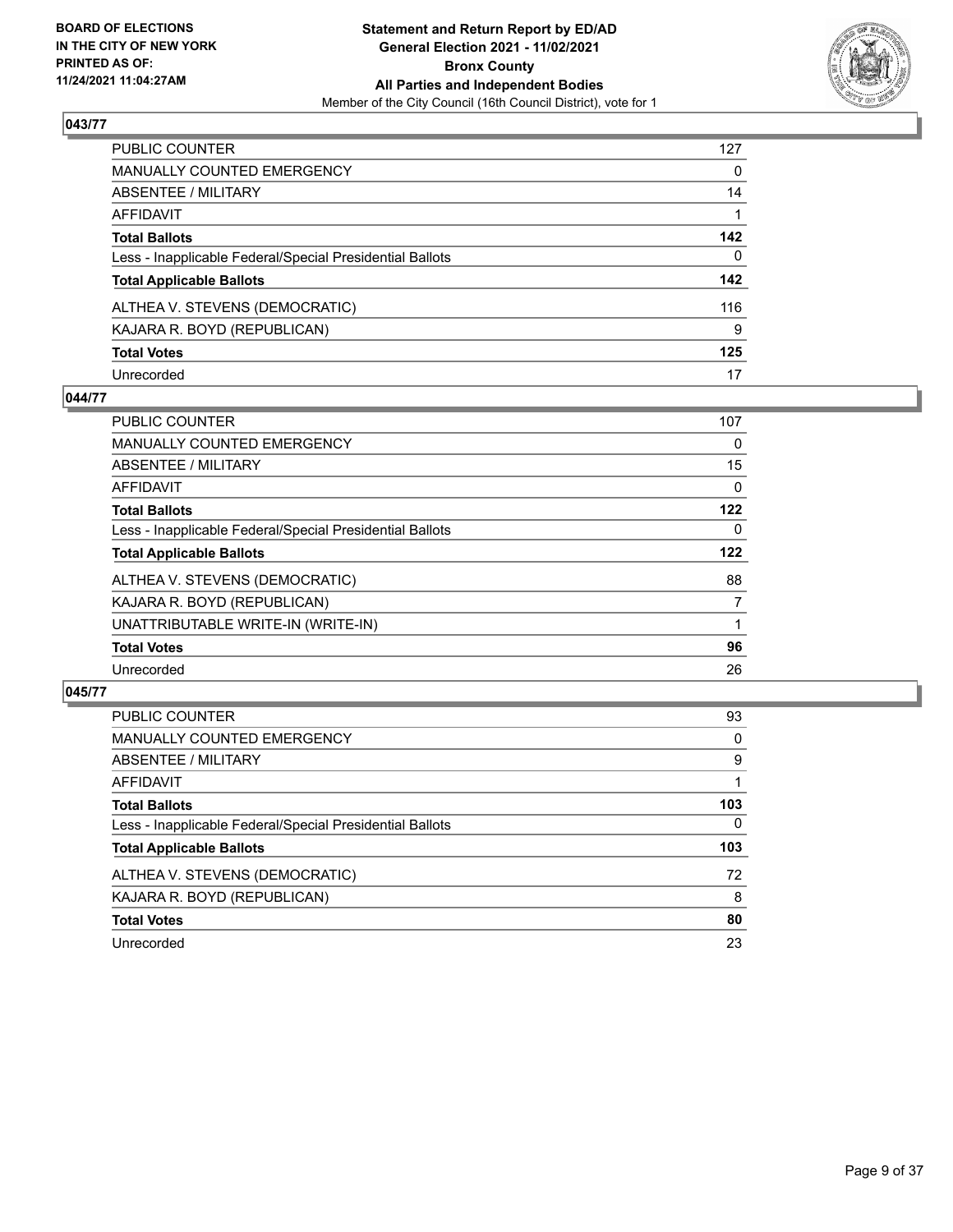

| PUBLIC COUNTER                                           | 81           |
|----------------------------------------------------------|--------------|
| MANUALLY COUNTED EMERGENCY                               | $\mathbf{0}$ |
| ABSENTEE / MILITARY                                      |              |
| AFFIDAVIT                                                |              |
| Total Ballots                                            | 83           |
| Less - Inapplicable Federal/Special Presidential Ballots | $\mathbf{0}$ |
| <b>Total Applicable Ballots</b>                          | 83           |
| ALTHEA V. STEVENS (DEMOCRATIC)                           | 56           |
| KAJARA R. BOYD (REPUBLICAN)                              | 10           |
| <b>Total Votes</b>                                       | 66           |
| Unrecorded                                               | 17           |

## **047/77**

| PUBLIC COUNTER                                           | 127      |
|----------------------------------------------------------|----------|
| MANUALLY COUNTED EMERGENCY                               | 0        |
| ABSENTEE / MILITARY                                      | 11       |
| AFFIDAVIT                                                | 2        |
| <b>Total Ballots</b>                                     | 140      |
| Less - Inapplicable Federal/Special Presidential Ballots | $\Omega$ |
| <b>Total Applicable Ballots</b>                          | 140      |
| ALTHEA V. STEVENS (DEMOCRATIC)                           | 113      |
| KAJARA R. BOYD (REPUBLICAN)                              | 10       |
| <b>Total Votes</b>                                       | 123      |
| Unrecorded                                               | 17       |

| <b>PUBLIC COUNTER</b>                                    | 132      |
|----------------------------------------------------------|----------|
| <b>MANUALLY COUNTED EMERGENCY</b>                        | $\Omega$ |
| ABSENTEE / MILITARY                                      | 5        |
| <b>AFFIDAVIT</b>                                         |          |
| <b>Total Ballots</b>                                     | 138      |
| Less - Inapplicable Federal/Special Presidential Ballots | 0        |
| <b>Total Applicable Ballots</b>                          | 138      |
| ALTHEA V. STEVENS (DEMOCRATIC)                           | 113      |
| KAJARA R. BOYD (REPUBLICAN)                              | 11       |
| <b>Total Votes</b>                                       | 124      |
| Unrecorded                                               | 14       |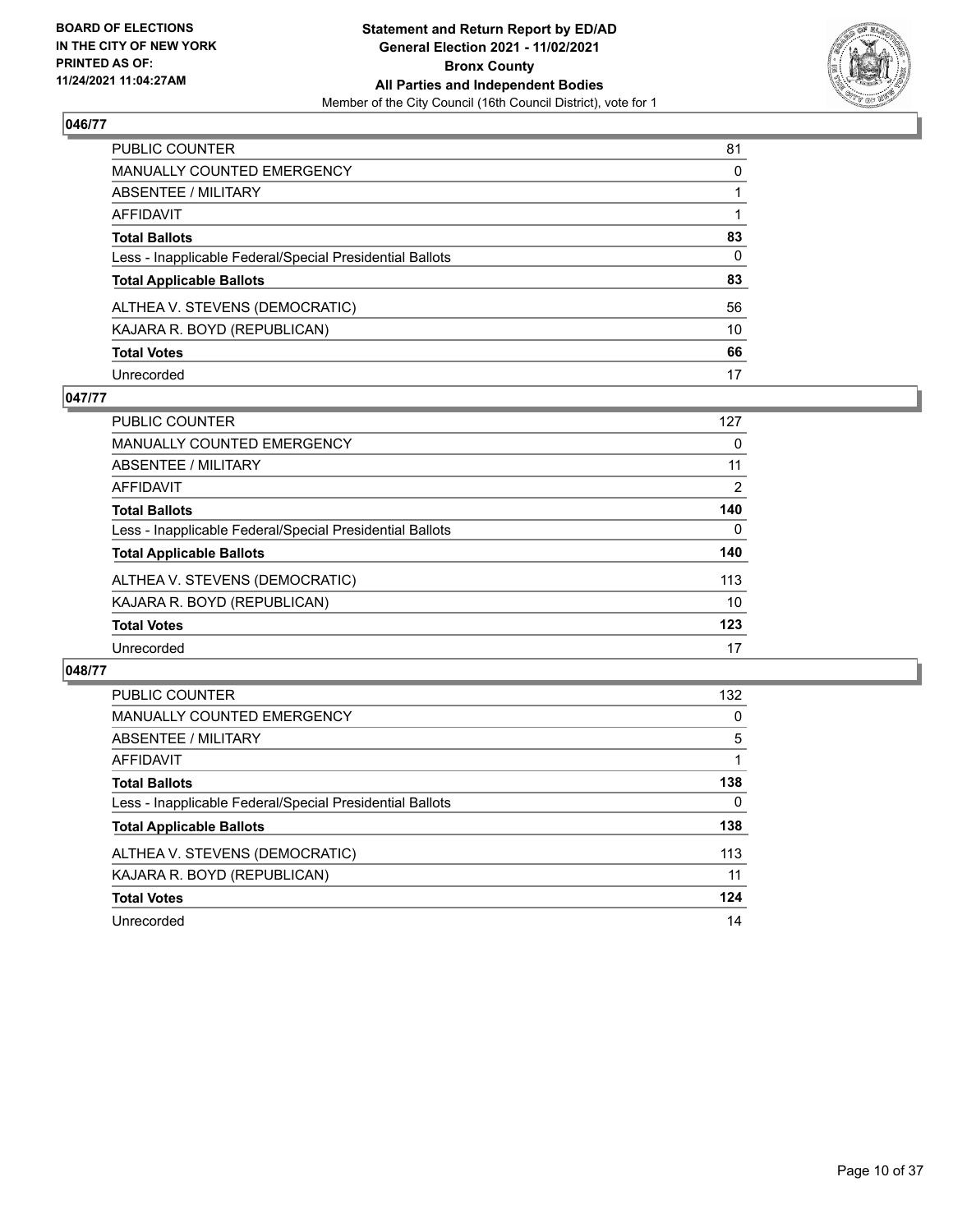

| PUBLIC COUNTER                                           | 130      |
|----------------------------------------------------------|----------|
| MANUALLY COUNTED EMERGENCY                               | 0        |
| ABSENTEE / MILITARY                                      | 10       |
| AFFIDAVIT                                                | 2        |
| Total Ballots                                            | 142      |
| Less - Inapplicable Federal/Special Presidential Ballots | $\Omega$ |
| <b>Total Applicable Ballots</b>                          | 142      |
| ALTHEA V. STEVENS (DEMOCRATIC)                           | 100      |
| KAJARA R. BOYD (REPUBLICAN)                              | 11       |
| <b>Total Votes</b>                                       | 111      |
| Unrecorded                                               | 31       |

## **051/77**

| <b>PUBLIC COUNTER</b>                                    | 116 |
|----------------------------------------------------------|-----|
| <b>MANUALLY COUNTED EMERGENCY</b>                        | 0   |
| ABSENTEE / MILITARY                                      | 4   |
| AFFIDAVIT                                                | 0   |
| <b>Total Ballots</b>                                     | 120 |
| Less - Inapplicable Federal/Special Presidential Ballots | 0   |
| <b>Total Applicable Ballots</b>                          | 120 |
| ALTHEA V. STEVENS (DEMOCRATIC)                           | 96  |
| KAJARA R. BOYD (REPUBLICAN)                              | 9   |
| <b>Total Votes</b>                                       | 105 |
| Unrecorded                                               | 15  |

| <b>PUBLIC COUNTER</b>                                    |   |
|----------------------------------------------------------|---|
|                                                          | 5 |
| <b>MANUALLY COUNTED EMERGENCY</b>                        | 0 |
| <b>ABSENTEE / MILITARY</b>                               | 0 |
| AFFIDAVIT                                                | 0 |
| <b>Total Ballots</b>                                     | 5 |
|                                                          |   |
| Less - Inapplicable Federal/Special Presidential Ballots | 0 |
| <b>Total Applicable Ballots</b>                          | 5 |
| ALTHEA V. STEVENS (DEMOCRATIC)                           | 4 |
| KAJARA R. BOYD (REPUBLICAN)                              | 0 |
| <b>Total Votes</b>                                       | 4 |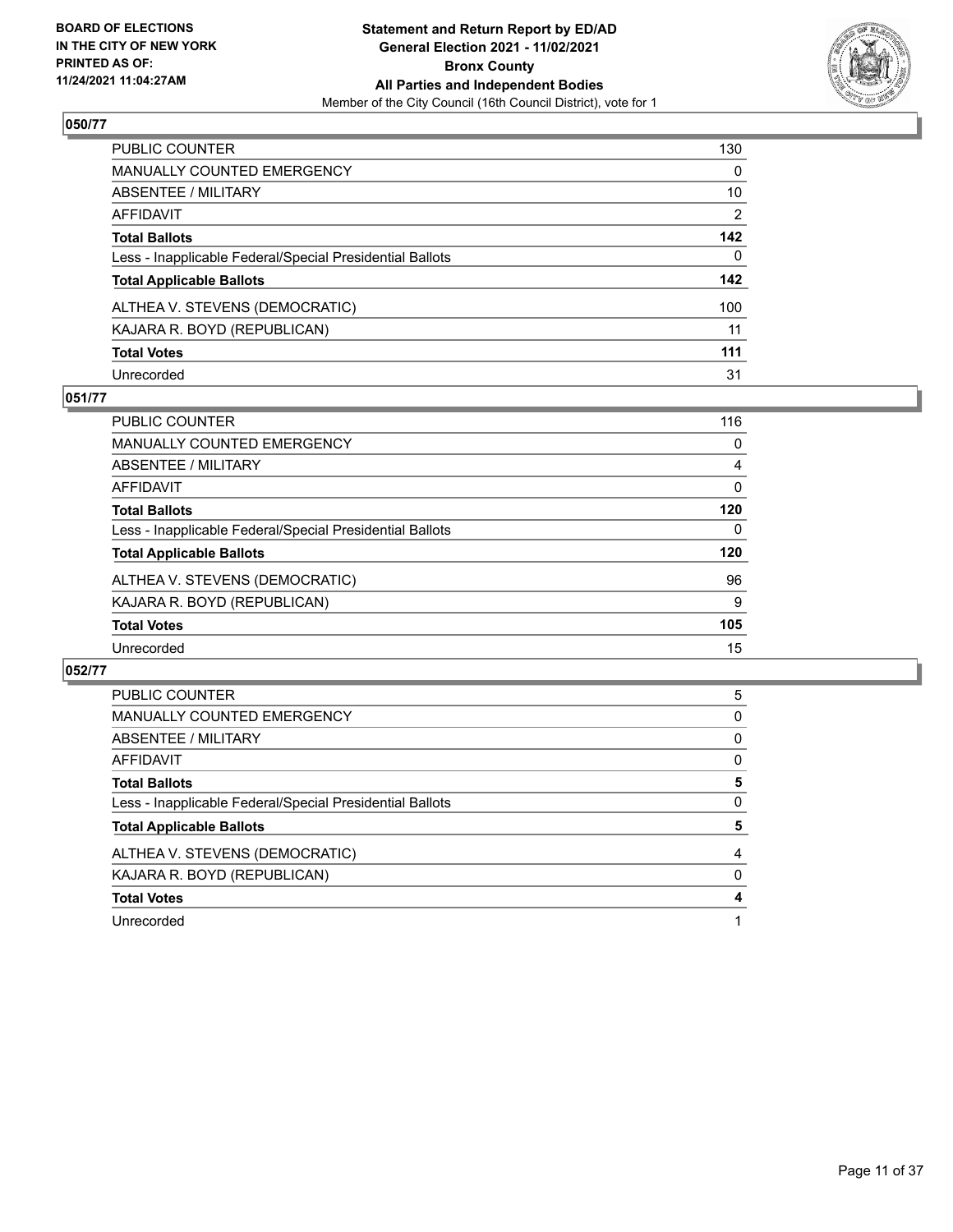

| PUBLIC COUNTER                                           | 190      |
|----------------------------------------------------------|----------|
| MANUALLY COUNTED EMERGENCY                               | 0        |
| ABSENTEE / MILITARY                                      | 9        |
| AFFIDAVIT                                                |          |
| Total Ballots                                            | 200      |
| Less - Inapplicable Federal/Special Presidential Ballots | $\Omega$ |
| <b>Total Applicable Ballots</b>                          | 200      |
| ALTHEA V. STEVENS (DEMOCRATIC)                           | 149      |
| KAJARA R. BOYD (REPUBLICAN)                              | 9        |
| <b>Total Votes</b>                                       | 158      |
| Unrecorded                                               | 42       |

## **054/77**

| <b>PUBLIC COUNTER</b>                                    | 121 |
|----------------------------------------------------------|-----|
| <b>MANUALLY COUNTED EMERGENCY</b>                        | 0   |
| ABSENTEE / MILITARY                                      | 8   |
| AFFIDAVIT                                                | 0   |
| <b>Total Ballots</b>                                     | 129 |
| Less - Inapplicable Federal/Special Presidential Ballots | 0   |
| <b>Total Applicable Ballots</b>                          | 129 |
| ALTHEA V. STEVENS (DEMOCRATIC)                           | 100 |
| KAJARA R. BOYD (REPUBLICAN)                              | 9   |
| <b>Total Votes</b>                                       | 109 |
| Unrecorded                                               | 20  |

| <b>PUBLIC COUNTER</b>                                    | 140 |
|----------------------------------------------------------|-----|
| <b>MANUALLY COUNTED EMERGENCY</b>                        | 0   |
| ABSENTEE / MILITARY                                      | 4   |
| <b>AFFIDAVIT</b>                                         | 3   |
| <b>Total Ballots</b>                                     | 147 |
| Less - Inapplicable Federal/Special Presidential Ballots | 0   |
| <b>Total Applicable Ballots</b>                          | 147 |
| ALTHEA V. STEVENS (DEMOCRATIC)                           | 119 |
| KAJARA R. BOYD (REPUBLICAN)                              | 9   |
| <b>Total Votes</b>                                       | 128 |
| Unrecorded                                               | 19  |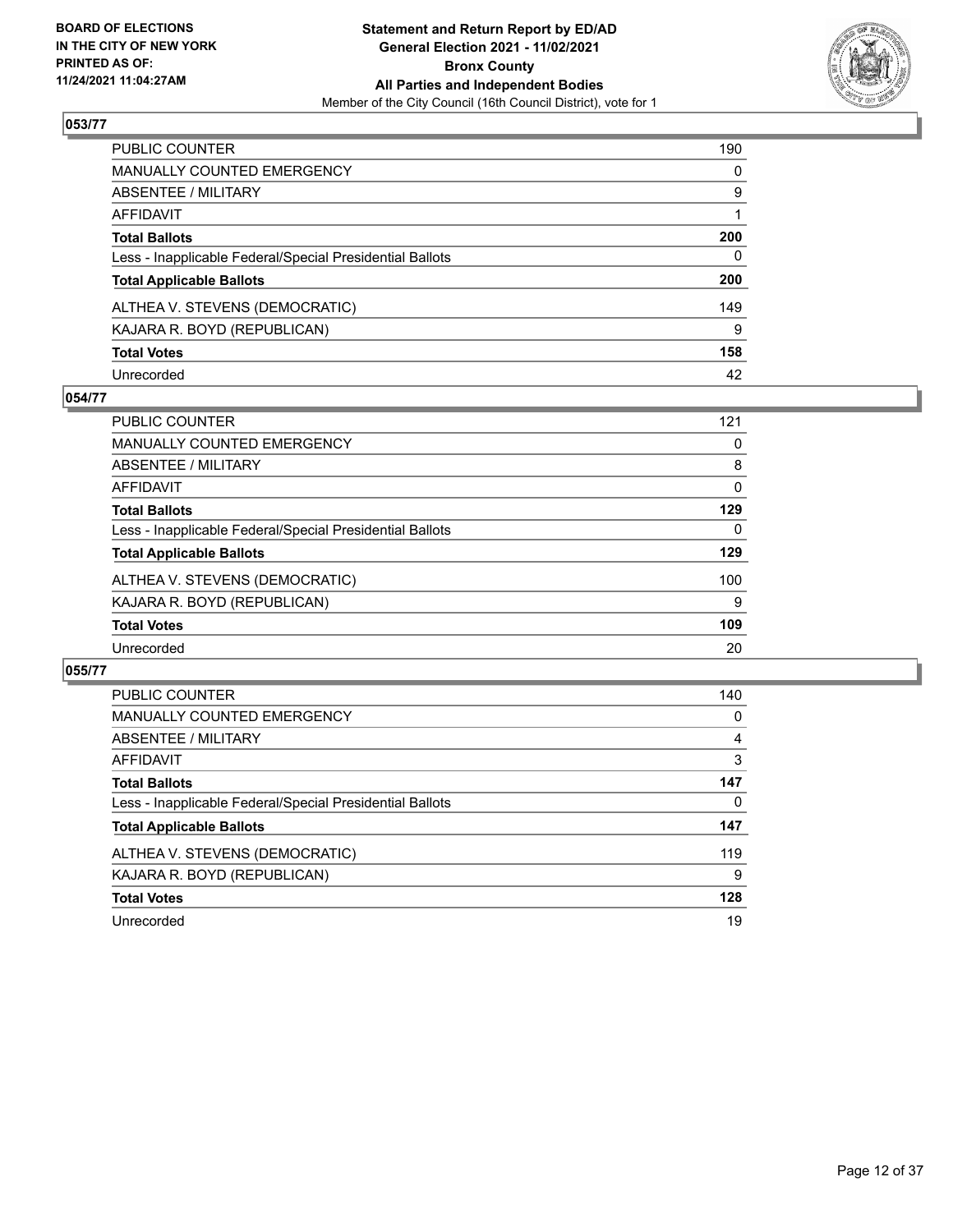

| PUBLIC COUNTER                                           | 164          |
|----------------------------------------------------------|--------------|
| MANUALLY COUNTED EMERGENCY                               | $\mathbf{0}$ |
| ABSENTEE / MILITARY                                      | 55           |
| AFFIDAVIT                                                |              |
| Total Ballots                                            | 220          |
| Less - Inapplicable Federal/Special Presidential Ballots | $\mathbf{0}$ |
| <b>Total Applicable Ballots</b>                          | 220          |
| ALTHEA V. STEVENS (DEMOCRATIC)                           | 164          |
| KAJARA R. BOYD (REPUBLICAN)                              | 19           |
| <b>Total Votes</b>                                       | 183          |
| Unrecorded                                               | 37           |

## **057/77**

| PUBLIC COUNTER                                           | 148      |
|----------------------------------------------------------|----------|
| MANUALLY COUNTED EMERGENCY                               | 0        |
| ABSENTEE / MILITARY                                      | 5        |
| AFFIDAVIT                                                |          |
| <b>Total Ballots</b>                                     | 154      |
| Less - Inapplicable Federal/Special Presidential Ballots | $\Omega$ |
| <b>Total Applicable Ballots</b>                          | 154      |
| ALTHEA V. STEVENS (DEMOCRATIC)                           | 121      |
| KAJARA R. BOYD (REPUBLICAN)                              | 12       |
| <b>Total Votes</b>                                       | 133      |
| Unrecorded                                               | 21       |

| <b>PUBLIC COUNTER</b>                                    | 260 |
|----------------------------------------------------------|-----|
| <b>MANUALLY COUNTED EMERGENCY</b>                        | 0   |
| ABSENTEE / MILITARY                                      | 28  |
| <b>AFFIDAVIT</b>                                         |     |
| <b>Total Ballots</b>                                     | 289 |
| Less - Inapplicable Federal/Special Presidential Ballots | 0   |
| <b>Total Applicable Ballots</b>                          | 289 |
| ALTHEA V. STEVENS (DEMOCRATIC)                           | 255 |
| KAJARA R. BOYD (REPUBLICAN)                              | 11  |
| <b>Total Votes</b>                                       | 266 |
| Unrecorded                                               | 23  |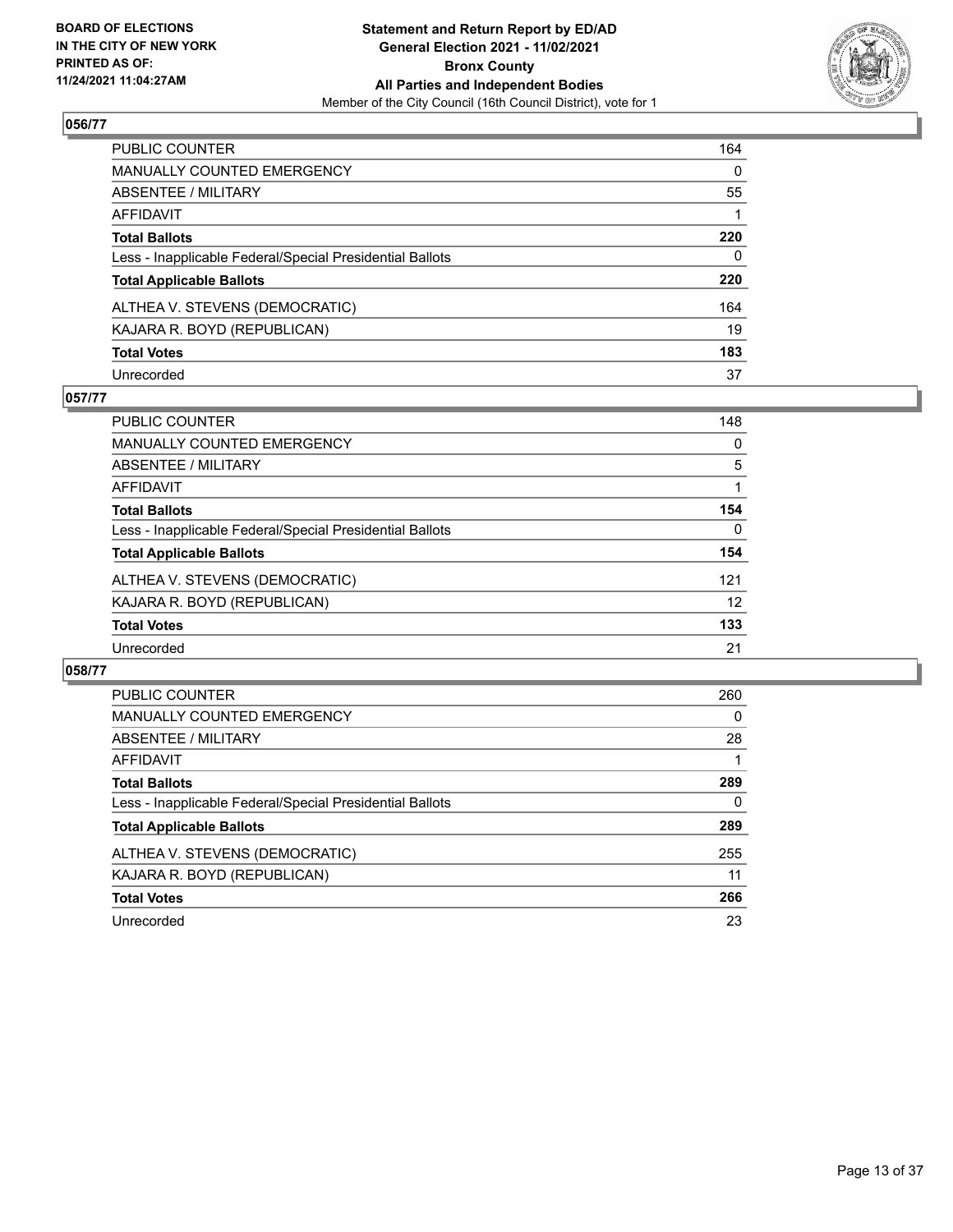

| PUBLIC COUNTER                                           | 165      |
|----------------------------------------------------------|----------|
| MANUALLY COUNTED EMERGENCY                               | 0        |
| ABSENTEE / MILITARY                                      | 12       |
| AFFIDAVIT                                                |          |
| Total Ballots                                            | 178      |
| Less - Inapplicable Federal/Special Presidential Ballots | $\Omega$ |
| <b>Total Applicable Ballots</b>                          | 178      |
| ALTHEA V. STEVENS (DEMOCRATIC)                           | 132      |
| KAJARA R. BOYD (REPUBLICAN)                              | 10       |
| <b>Total Votes</b>                                       | 142      |
| Unrecorded                                               | 36       |

## **061/77**

| <b>PUBLIC COUNTER</b>                                    | 74       |
|----------------------------------------------------------|----------|
| <b>MANUALLY COUNTED EMERGENCY</b>                        | $\Omega$ |
| ABSENTEE / MILITARY                                      | 0        |
| AFFIDAVIT                                                |          |
| <b>Total Ballots</b>                                     | 75       |
| Less - Inapplicable Federal/Special Presidential Ballots | $\Omega$ |
| <b>Total Applicable Ballots</b>                          | 75       |
| ALTHEA V. STEVENS (DEMOCRATIC)                           | 56       |
| KAJARA R. BOYD (REPUBLICAN)                              | 10       |
| <b>Total Votes</b>                                       | 66       |
| Unrecorded                                               | 9        |

| PUBLIC COUNTER                                           | 135 |
|----------------------------------------------------------|-----|
| <b>MANUALLY COUNTED EMERGENCY</b>                        | 0   |
| ABSENTEE / MILITARY                                      |     |
| <b>AFFIDAVIT</b>                                         |     |
| <b>Total Ballots</b>                                     | 143 |
| Less - Inapplicable Federal/Special Presidential Ballots | 0   |
| <b>Total Applicable Ballots</b>                          | 143 |
| ALTHEA V. STEVENS (DEMOCRATIC)                           | 119 |
| KAJARA R. BOYD (REPUBLICAN)                              | 5   |
| <b>Total Votes</b>                                       | 124 |
| Unrecorded                                               | 19  |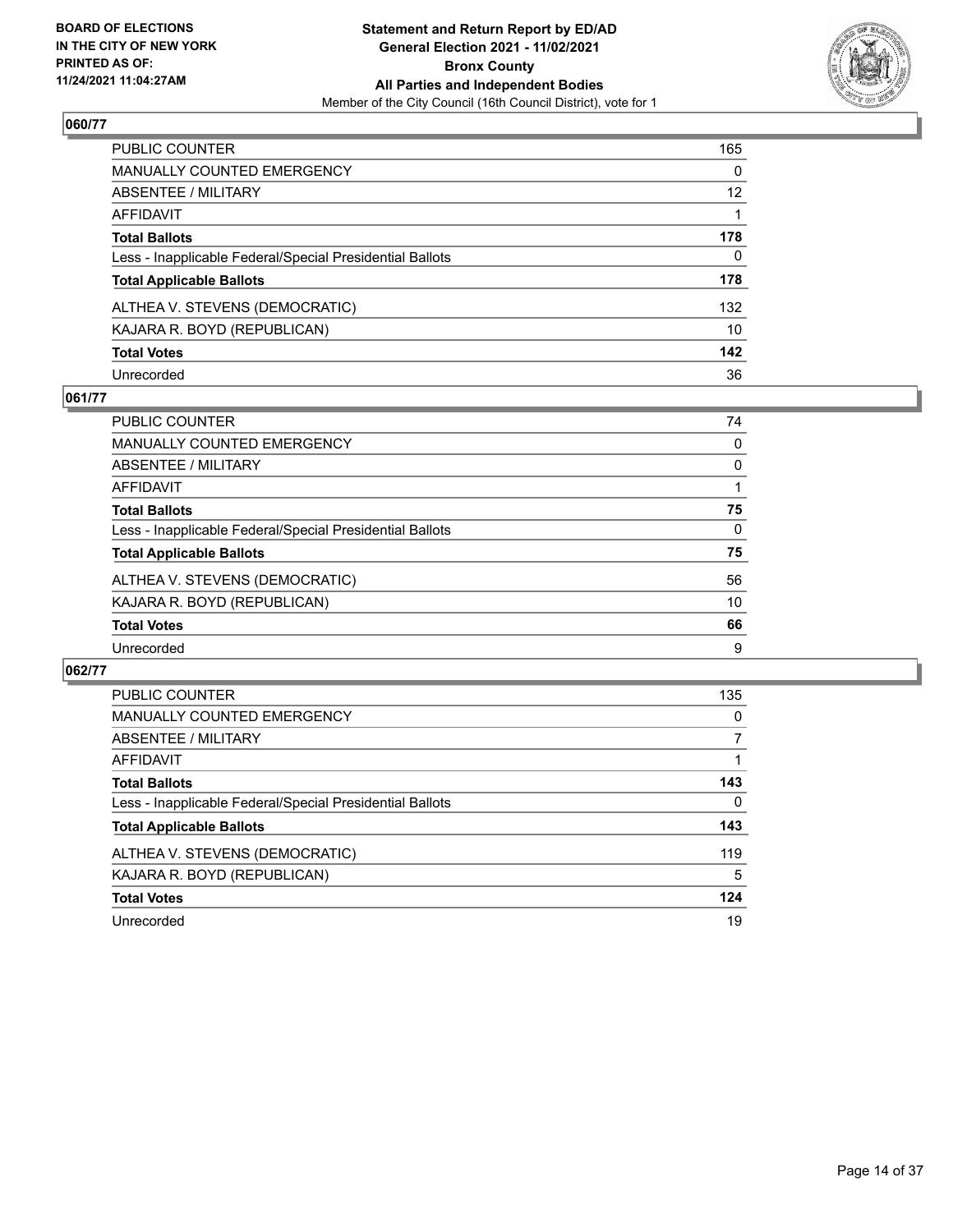

| PUBLIC COUNTER                                           | 117              |
|----------------------------------------------------------|------------------|
| <b>MANUALLY COUNTED EMERGENCY</b>                        | 0                |
| ABSENTEE / MILITARY                                      | 3                |
| AFFIDAVIT                                                | 0                |
| <b>Total Ballots</b>                                     | 120              |
| Less - Inapplicable Federal/Special Presidential Ballots | 0                |
| <b>Total Applicable Ballots</b>                          | 120              |
| ALTHEA V. STEVENS (DEMOCRATIC)                           | 91               |
| KAJARA R. BOYD (REPUBLICAN)                              | 10               |
| ALIMA CROMEDY (WRITE-IN)                                 |                  |
| <b>Total Votes</b>                                       | 102 <sub>2</sub> |
|                                                          |                  |

## **067/77**

| <b>PUBLIC COUNTER</b>                                    | 75       |
|----------------------------------------------------------|----------|
| MANUALLY COUNTED EMERGENCY                               | 0        |
| ABSENTEE / MILITARY                                      |          |
| <b>AFFIDAVIT</b>                                         | $\Omega$ |
| <b>Total Ballots</b>                                     | 76       |
| Less - Inapplicable Federal/Special Presidential Ballots | $\Omega$ |
| <b>Total Applicable Ballots</b>                          | 76       |
| ALTHEA V. STEVENS (DEMOCRATIC)                           | 54       |
| KAJARA R. BOYD (REPUBLICAN)                              | 3        |
| <b>Total Votes</b>                                       | 57       |
| Unrecorded                                               | 19       |

| <b>PUBLIC COUNTER</b>                                    | 146 |
|----------------------------------------------------------|-----|
| <b>MANUALLY COUNTED EMERGENCY</b>                        | 0   |
| ABSENTEE / MILITARY                                      | 3   |
| <b>AFFIDAVIT</b>                                         | 0   |
| <b>Total Ballots</b>                                     | 149 |
| Less - Inapplicable Federal/Special Presidential Ballots | 0   |
| <b>Total Applicable Ballots</b>                          | 149 |
| ALTHEA V. STEVENS (DEMOCRATIC)                           | 105 |
| KAJARA R. BOYD (REPUBLICAN)                              | 15  |
| UNATTRIBUTABLE WRITE-IN (WRITE-IN)                       |     |
| <b>Total Votes</b>                                       | 121 |
| Unrecorded                                               | 28  |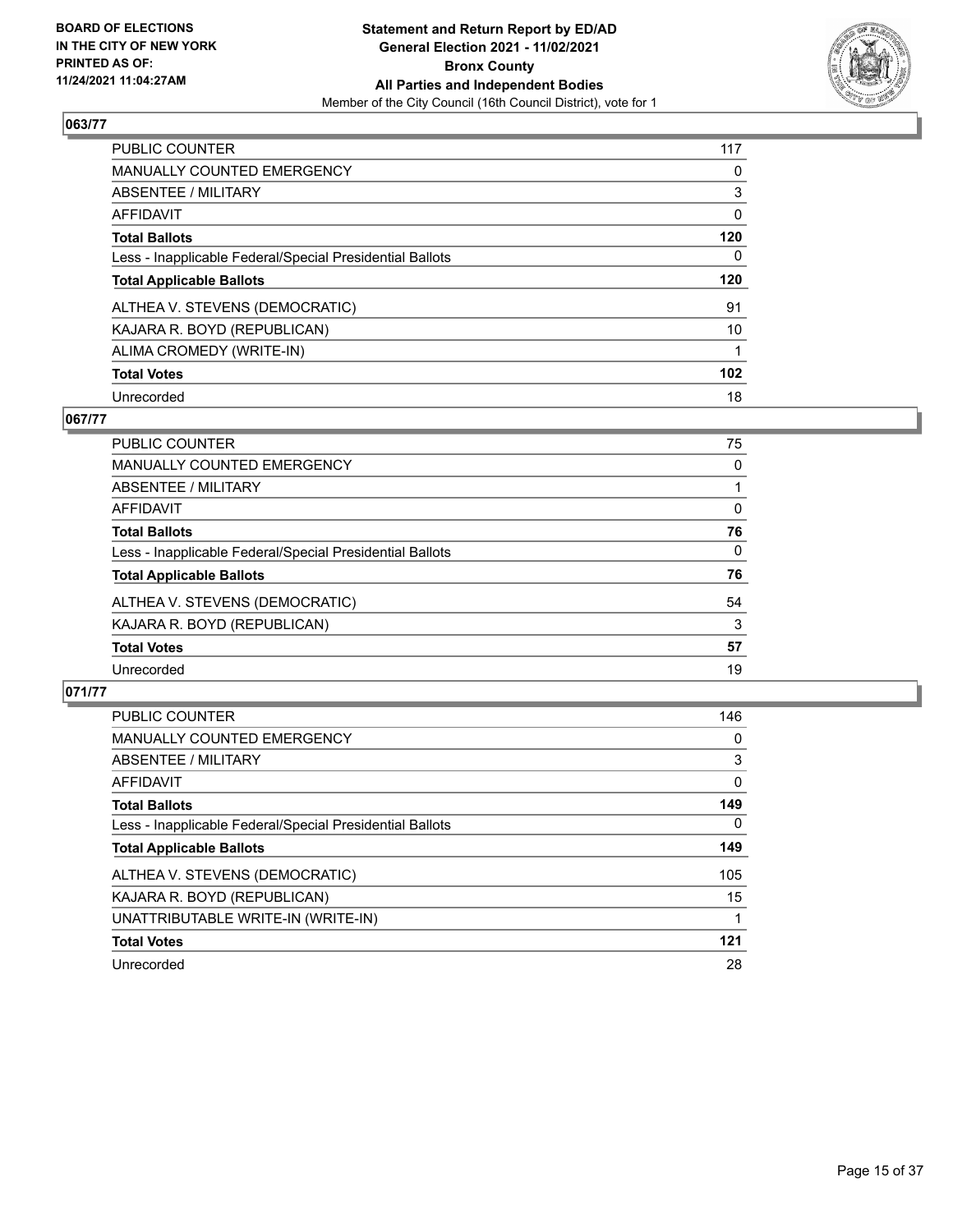

| PUBLIC COUNTER                                           | 170          |
|----------------------------------------------------------|--------------|
| MANUALLY COUNTED EMERGENCY                               | $\mathbf{0}$ |
| ABSENTEE / MILITARY                                      | 10           |
| AFFIDAVIT                                                |              |
| Total Ballots                                            | 181          |
| Less - Inapplicable Federal/Special Presidential Ballots | 0            |
| <b>Total Applicable Ballots</b>                          | 181          |
| ALTHEA V. STEVENS (DEMOCRATIC)                           | 142          |
| KAJARA R. BOYD (REPUBLICAN)                              | 17           |
| <b>Total Votes</b>                                       | 159          |
| Unrecorded                                               | 22           |

## **074/77**

| PUBLIC COUNTER                                           | 178 |
|----------------------------------------------------------|-----|
| <b>MANUALLY COUNTED EMERGENCY</b>                        | 0   |
| ABSENTEE / MILITARY                                      | 12  |
| AFFIDAVIT                                                | 2   |
| <b>Total Ballots</b>                                     | 192 |
| Less - Inapplicable Federal/Special Presidential Ballots | 0   |
| <b>Total Applicable Ballots</b>                          | 192 |
| ALTHEA V. STEVENS (DEMOCRATIC)                           | 146 |
| KAJARA R. BOYD (REPUBLICAN)                              | 7   |
| <b>Total Votes</b>                                       | 153 |
| Unrecorded                                               | 39  |

| <b>PUBLIC COUNTER</b>                                    | 95       |
|----------------------------------------------------------|----------|
| <b>MANUALLY COUNTED EMERGENCY</b>                        | 0        |
| <b>ABSENTEE / MILITARY</b>                               | 3        |
| AFFIDAVIT                                                |          |
| <b>Total Ballots</b>                                     | 99       |
| Less - Inapplicable Federal/Special Presidential Ballots | $\Omega$ |
| <b>Total Applicable Ballots</b>                          | 99       |
| ALTHEA V. STEVENS (DEMOCRATIC)                           | 66       |
| KAJARA R. BOYD (REPUBLICAN)                              | 13       |
| <b>Total Votes</b>                                       | 79       |
| Unrecorded                                               | 20       |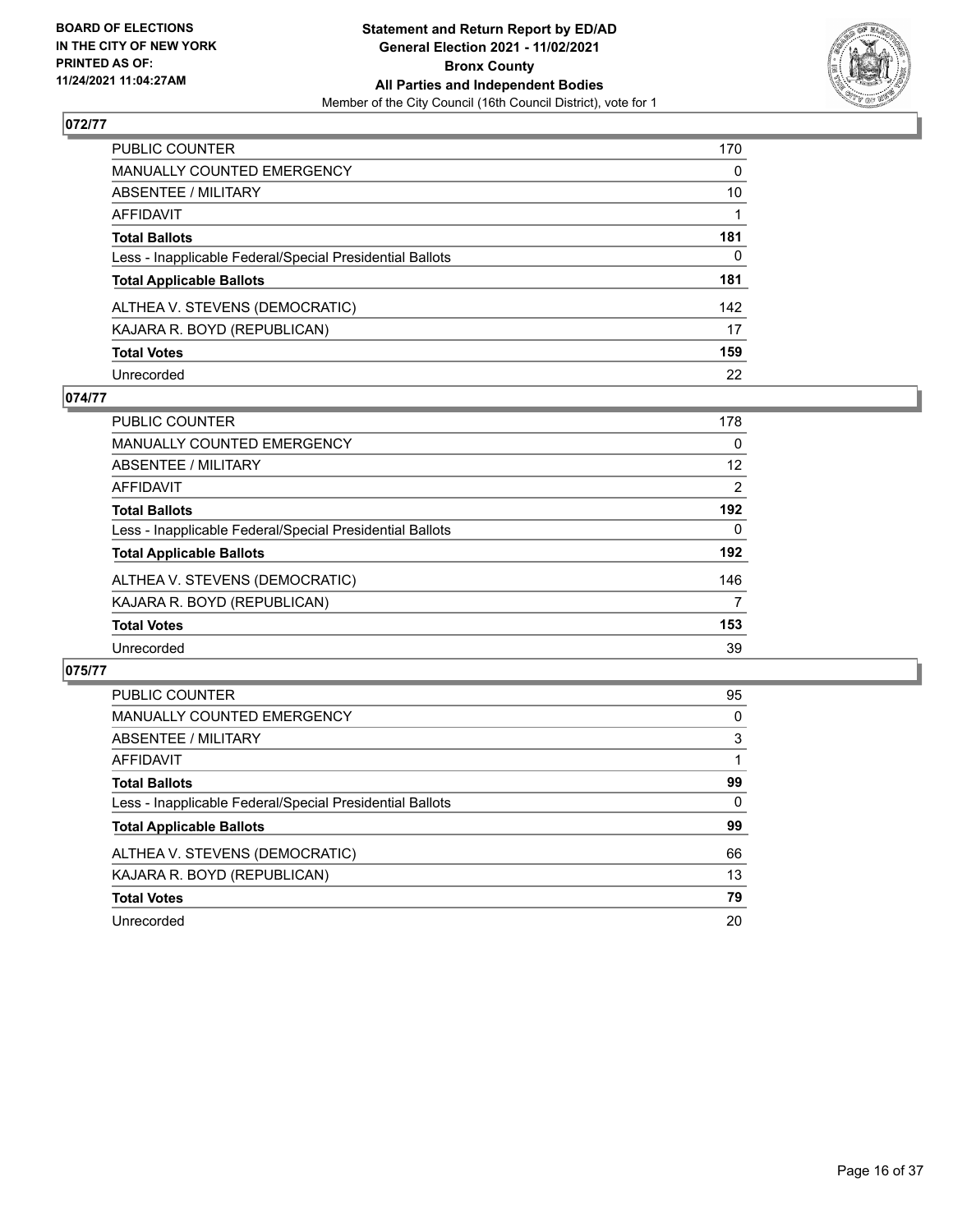

| PUBLIC COUNTER                                           | 70           |
|----------------------------------------------------------|--------------|
| MANUALLY COUNTED EMERGENCY                               | $\mathbf{0}$ |
| ABSENTEE / MILITARY                                      | 2            |
| AFFIDAVIT                                                |              |
| Total Ballots                                            | 73           |
| Less - Inapplicable Federal/Special Presidential Ballots | $\mathbf{0}$ |
| <b>Total Applicable Ballots</b>                          | 73           |
| ALTHEA V. STEVENS (DEMOCRATIC)                           | 55           |
| KAJARA R. BOYD (REPUBLICAN)                              | 7            |
| <b>Total Votes</b>                                       | 62           |
| Unrecorded                                               | 11           |

## **078/77**

| <b>PUBLIC COUNTER</b>                                    | 153 |
|----------------------------------------------------------|-----|
| <b>MANUALLY COUNTED EMERGENCY</b>                        | 0   |
| ABSENTEE / MILITARY                                      | 7   |
| AFFIDAVIT                                                | 2   |
| <b>Total Ballots</b>                                     | 162 |
| Less - Inapplicable Federal/Special Presidential Ballots | 0   |
| <b>Total Applicable Ballots</b>                          | 162 |
| ALTHEA V. STEVENS (DEMOCRATIC)                           | 102 |
| KAJARA R. BOYD (REPUBLICAN)                              | 17  |
| <b>Total Votes</b>                                       | 119 |
| Unrecorded                                               | 43  |

| PUBLIC COUNTER                                           | 76       |
|----------------------------------------------------------|----------|
| <b>MANUALLY COUNTED EMERGENCY</b>                        | 0        |
| ABSENTEE / MILITARY                                      | 4        |
| <b>AFFIDAVIT</b>                                         | $\Omega$ |
| <b>Total Ballots</b>                                     | 80       |
| Less - Inapplicable Federal/Special Presidential Ballots | $\Omega$ |
| <b>Total Applicable Ballots</b>                          | 80       |
| ALTHEA V. STEVENS (DEMOCRATIC)                           | 63       |
| KAJARA R. BOYD (REPUBLICAN)                              | 12       |
| <b>Total Votes</b>                                       | 75       |
| Unrecorded                                               | 5        |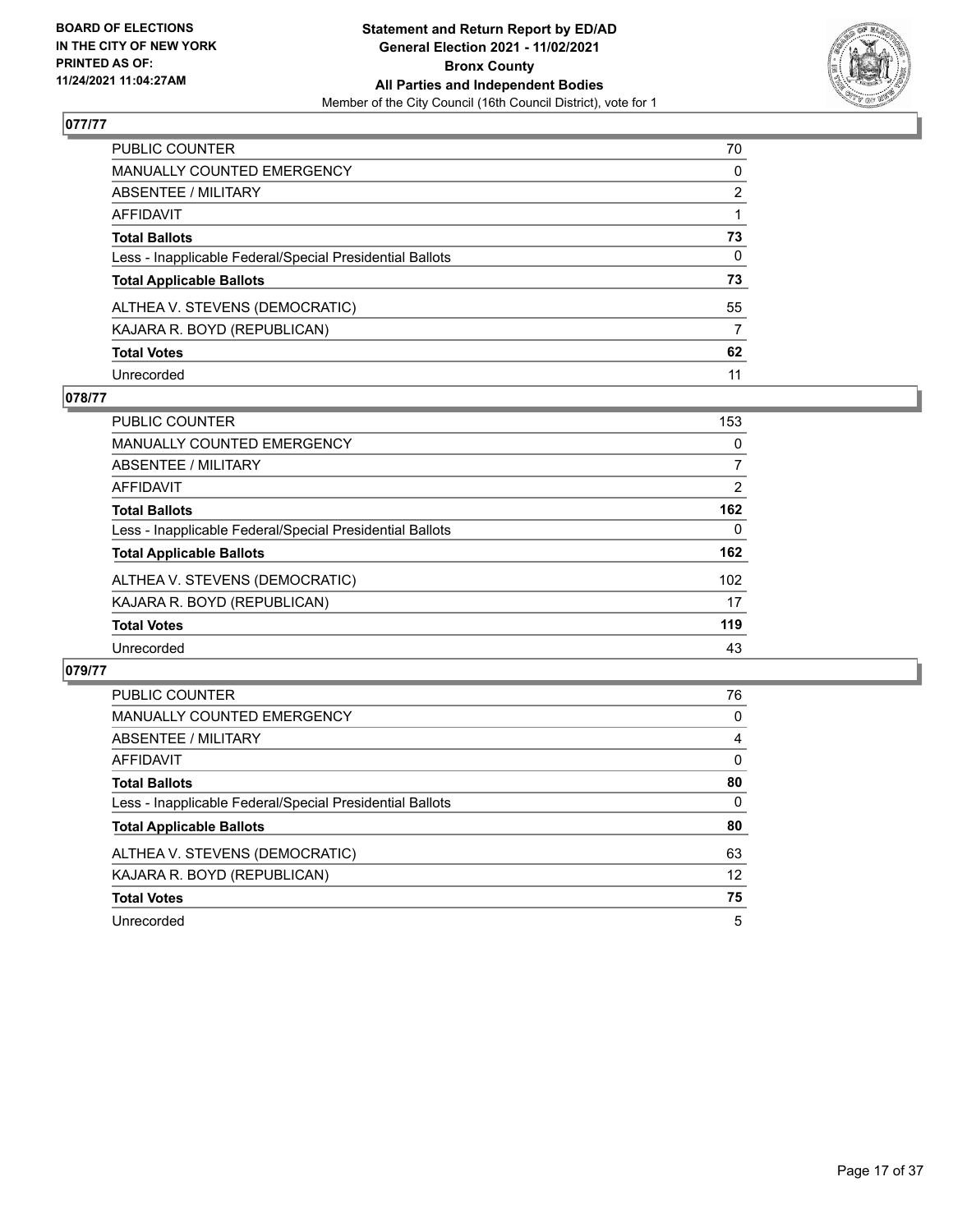

| PUBLIC COUNTER                                           | 118            |
|----------------------------------------------------------|----------------|
| MANUALLY COUNTED EMERGENCY                               | $\mathbf{0}$   |
| ABSENTEE / MILITARY                                      | $\overline{4}$ |
| <b>AFFIDAVIT</b>                                         | $\mathbf{0}$   |
| <b>Total Ballots</b>                                     | 122            |
| Less - Inapplicable Federal/Special Presidential Ballots | $\mathbf{0}$   |
| <b>Total Applicable Ballots</b>                          | 122            |
| ALTHEA V. STEVENS (DEMOCRATIC)                           | 83             |
| KAJARA R. BOYD (REPUBLICAN)                              | 7              |
| <b>Total Votes</b>                                       | 90             |
| Unrecorded                                               | 32             |

| PUBLIC COUNTER                                           | 83       |
|----------------------------------------------------------|----------|
| <b>MANUALLY COUNTED EMERGENCY</b>                        | $\Omega$ |
| ABSENTEE / MILITARY                                      | 6        |
| AFFIDAVIT                                                | 0        |
| <b>Total Ballots</b>                                     | 89       |
| Less - Inapplicable Federal/Special Presidential Ballots | $\Omega$ |
| <b>Total Applicable Ballots</b>                          | 89       |
| ALTHEA V. STEVENS (DEMOCRATIC)                           | 70       |
| KAJARA R. BOYD (REPUBLICAN)                              | 7        |
| <b>Total Votes</b>                                       | 77       |
| Unrecorded                                               | 12       |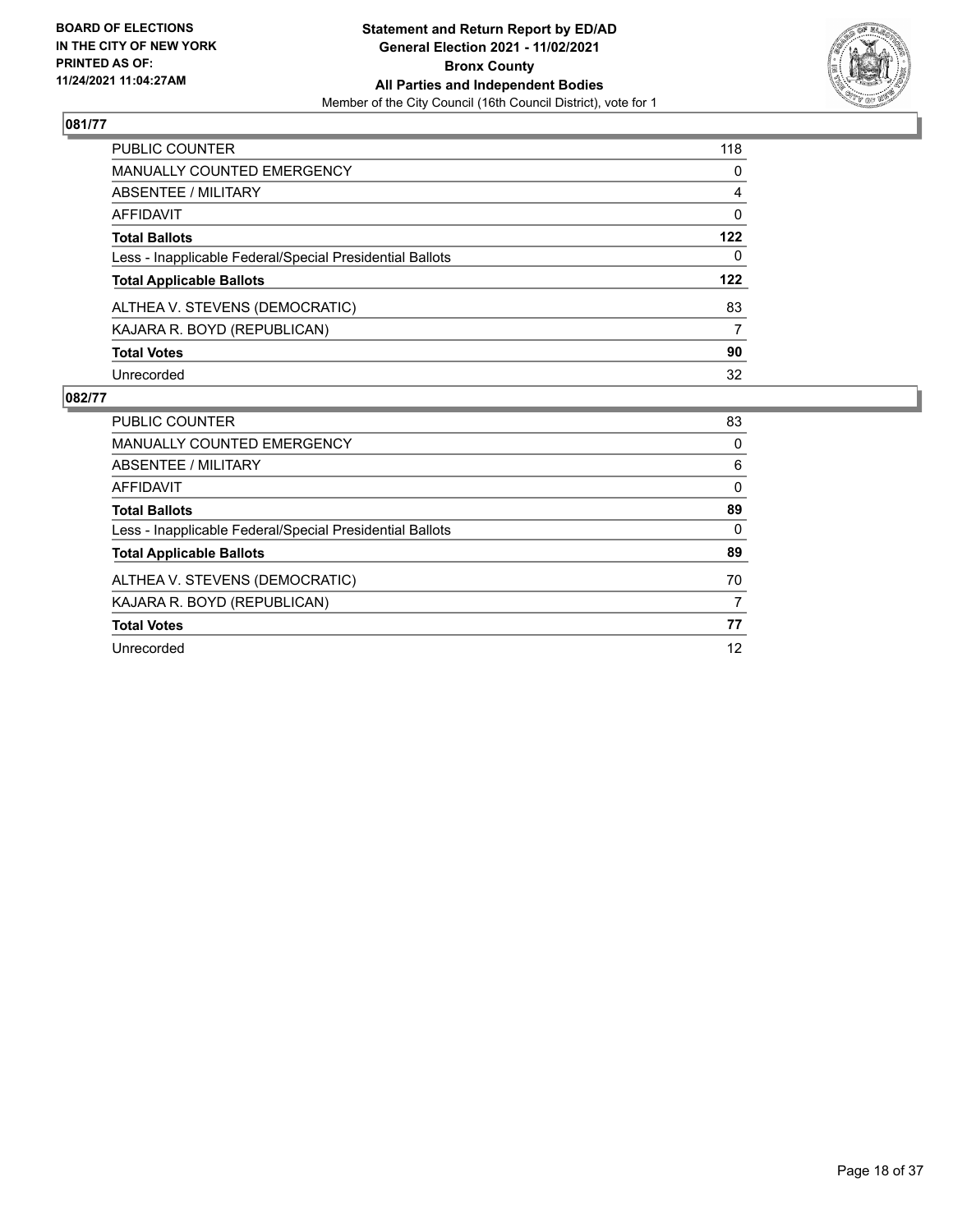

| PUBLIC COUNTER                                           | 102      |
|----------------------------------------------------------|----------|
| MANUALLY COUNTED EMERGENCY                               | 0        |
| ABSENTEE / MILITARY                                      | 2        |
| AFFIDAVIT                                                | 0        |
| Total Ballots                                            | 104      |
| Less - Inapplicable Federal/Special Presidential Ballots | $\Omega$ |
| <b>Total Applicable Ballots</b>                          | 104      |
| ALTHEA V. STEVENS (DEMOCRATIC)                           | 77       |
| KAJARA R. BOYD (REPUBLICAN)                              | 9        |
| <b>Total Votes</b>                                       | 86       |
| Unrecorded                                               | 18       |

## **021/79**

| <b>PUBLIC COUNTER</b>                                    | 87       |
|----------------------------------------------------------|----------|
| <b>MANUALLY COUNTED EMERGENCY</b>                        | 0        |
| ABSENTEE / MILITARY                                      | 3        |
| AFFIDAVIT                                                | $\Omega$ |
| <b>Total Ballots</b>                                     | 90       |
| Less - Inapplicable Federal/Special Presidential Ballots | $\Omega$ |
| <b>Total Applicable Ballots</b>                          | 90       |
| ALTHEA V. STEVENS (DEMOCRATIC)                           | 66       |
| KAJARA R. BOYD (REPUBLICAN)                              | 9        |
| <b>Total Votes</b>                                       | 75       |
| Unrecorded                                               | 15       |

| <b>PUBLIC COUNTER</b>                                    | 91       |
|----------------------------------------------------------|----------|
| <b>MANUALLY COUNTED EMERGENCY</b>                        | 0        |
| ABSENTEE / MILITARY                                      |          |
| AFFIDAVIT                                                | $\Omega$ |
| <b>Total Ballots</b>                                     | 92       |
| Less - Inapplicable Federal/Special Presidential Ballots | $\Omega$ |
| <b>Total Applicable Ballots</b>                          | 92       |
| ALTHEA V. STEVENS (DEMOCRATIC)                           | 68       |
| KAJARA R. BOYD (REPUBLICAN)                              | 10       |
| <b>Total Votes</b>                                       | 78       |
| Unrecorded                                               | 14       |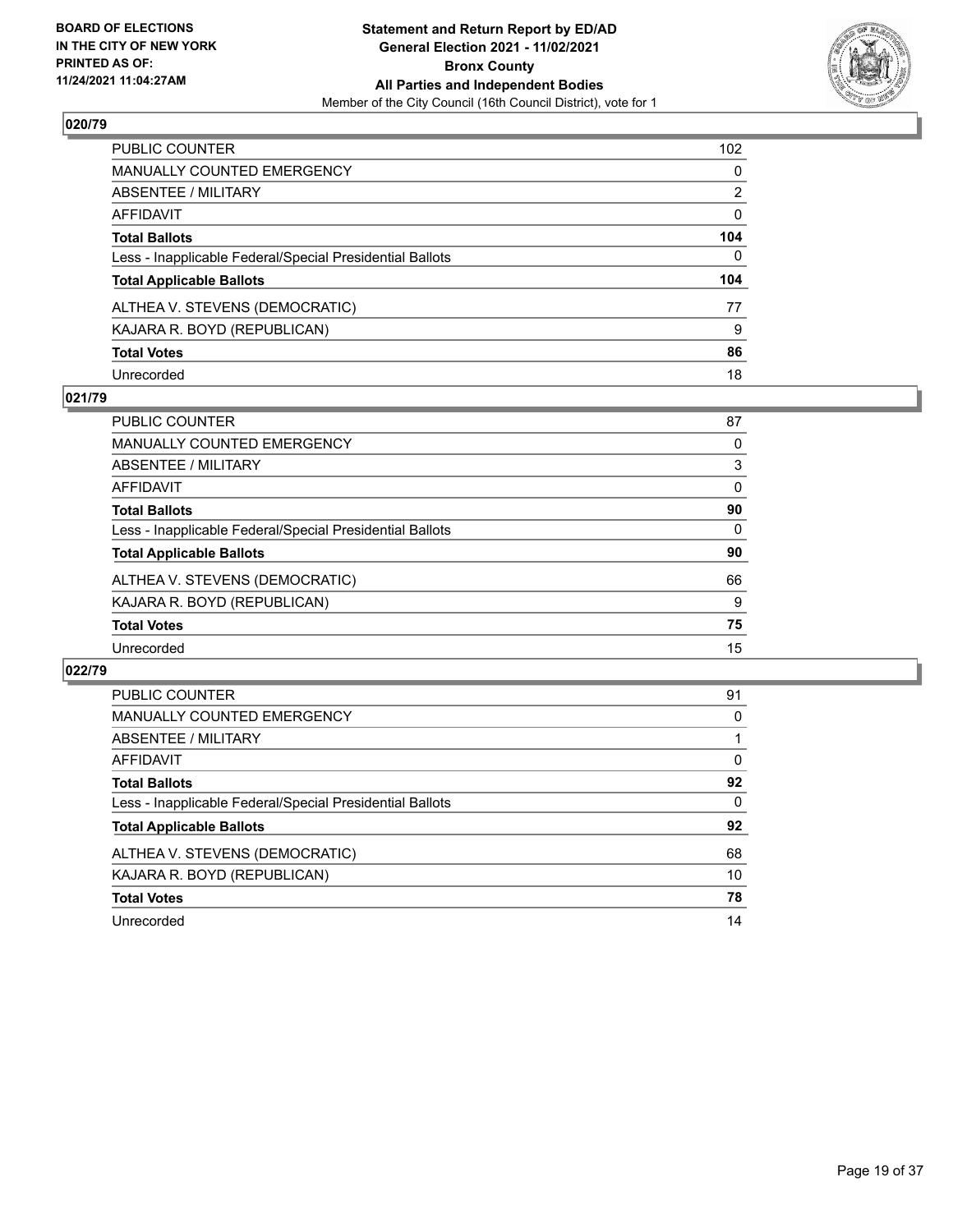

| <b>PUBLIC COUNTER</b>                                    | 96 |
|----------------------------------------------------------|----|
| <b>MANUALLY COUNTED EMERGENCY</b>                        | 0  |
| ABSENTEE / MILITARY                                      | 3  |
| <b>AFFIDAVIT</b>                                         | 0  |
| <b>Total Ballots</b>                                     | 99 |
| Less - Inapplicable Federal/Special Presidential Ballots | 0  |
| <b>Total Applicable Ballots</b>                          | 99 |
| ALTHEA V. STEVENS (DEMOCRATIC)                           | 71 |
| KAJARA R. BOYD (REPUBLICAN)                              | 10 |
| <b>BRUCE RIVERA (WRITE-IN)</b>                           |    |
| <b>KENNETH MIDDLETON (WRITE-IN)</b>                      |    |
| <b>Total Votes</b>                                       | 83 |
| Unrecorded                                               | 16 |

## **030/79**

| 95  |
|-----|
| 0   |
| 4   |
| 2   |
| 101 |
| 0   |
| 101 |
| 69  |
| 6   |
| 75  |
| 26  |
|     |

| <b>PUBLIC COUNTER</b>                                    | 104      |
|----------------------------------------------------------|----------|
| <b>MANUALLY COUNTED EMERGENCY</b>                        | $\Omega$ |
| <b>ABSENTEE / MILITARY</b>                               | 4        |
| AFFIDAVIT                                                |          |
| <b>Total Ballots</b>                                     | 109      |
| Less - Inapplicable Federal/Special Presidential Ballots | 0        |
| <b>Total Applicable Ballots</b>                          | 109      |
| ALTHEA V. STEVENS (DEMOCRATIC)                           | 92       |
| KAJARA R. BOYD (REPUBLICAN)                              | 6        |
| ABDOURAHMANE DIALLO (WRITE-IN)                           |          |
| <b>Total Votes</b>                                       | 99       |
| Unrecorded                                               | 10       |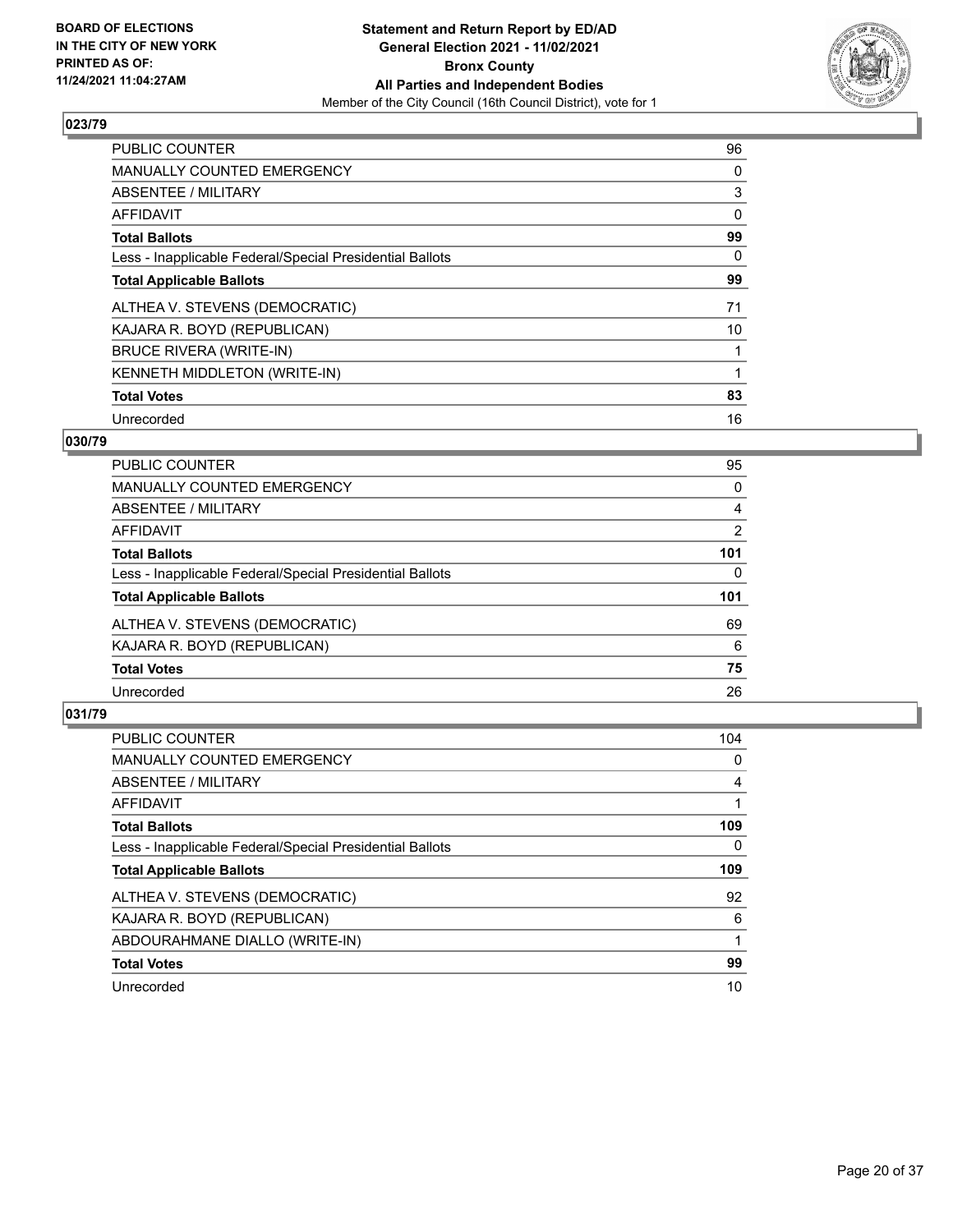

| PUBLIC COUNTER                                           | 131          |
|----------------------------------------------------------|--------------|
| MANUALLY COUNTED EMERGENCY                               | $\mathbf{0}$ |
| ABSENTEE / MILITARY                                      | 5            |
| AFFIDAVIT                                                |              |
| Total Ballots                                            | 137          |
| Less - Inapplicable Federal/Special Presidential Ballots | 0            |
| <b>Total Applicable Ballots</b>                          | 137          |
| ALTHEA V. STEVENS (DEMOCRATIC)                           | 106          |
| KAJARA R. BOYD (REPUBLICAN)                              | 16           |
| <b>Total Votes</b>                                       | 122          |
| Unrecorded                                               | 15           |

## **033/79**

| PUBLIC COUNTER                                           | 114      |
|----------------------------------------------------------|----------|
| MANUALLY COUNTED EMERGENCY                               | 0        |
| ABSENTEE / MILITARY                                      | 8        |
| AFFIDAVIT                                                | $\Omega$ |
| <b>Total Ballots</b>                                     | 122      |
| Less - Inapplicable Federal/Special Presidential Ballots | 0        |
| <b>Total Applicable Ballots</b>                          | 122      |
| ALTHEA V. STEVENS (DEMOCRATIC)                           | 92       |
| KAJARA R. BOYD (REPUBLICAN)                              | 10       |
| <b>Total Votes</b>                                       | 102      |
| Unrecorded                                               | 20       |

| <b>PUBLIC COUNTER</b>                                    | 110      |
|----------------------------------------------------------|----------|
| <b>MANUALLY COUNTED EMERGENCY</b>                        | 0        |
| ABSENTEE / MILITARY                                      | 3        |
| <b>AFFIDAVIT</b>                                         | $\Omega$ |
| <b>Total Ballots</b>                                     | 113      |
| Less - Inapplicable Federal/Special Presidential Ballots | 0        |
| <b>Total Applicable Ballots</b>                          | 113      |
| ALTHEA V. STEVENS (DEMOCRATIC)                           | 80       |
| KAJARA R. BOYD (REPUBLICAN)                              | 13       |
| <b>Total Votes</b>                                       | 93       |
| Unrecorded                                               | 20       |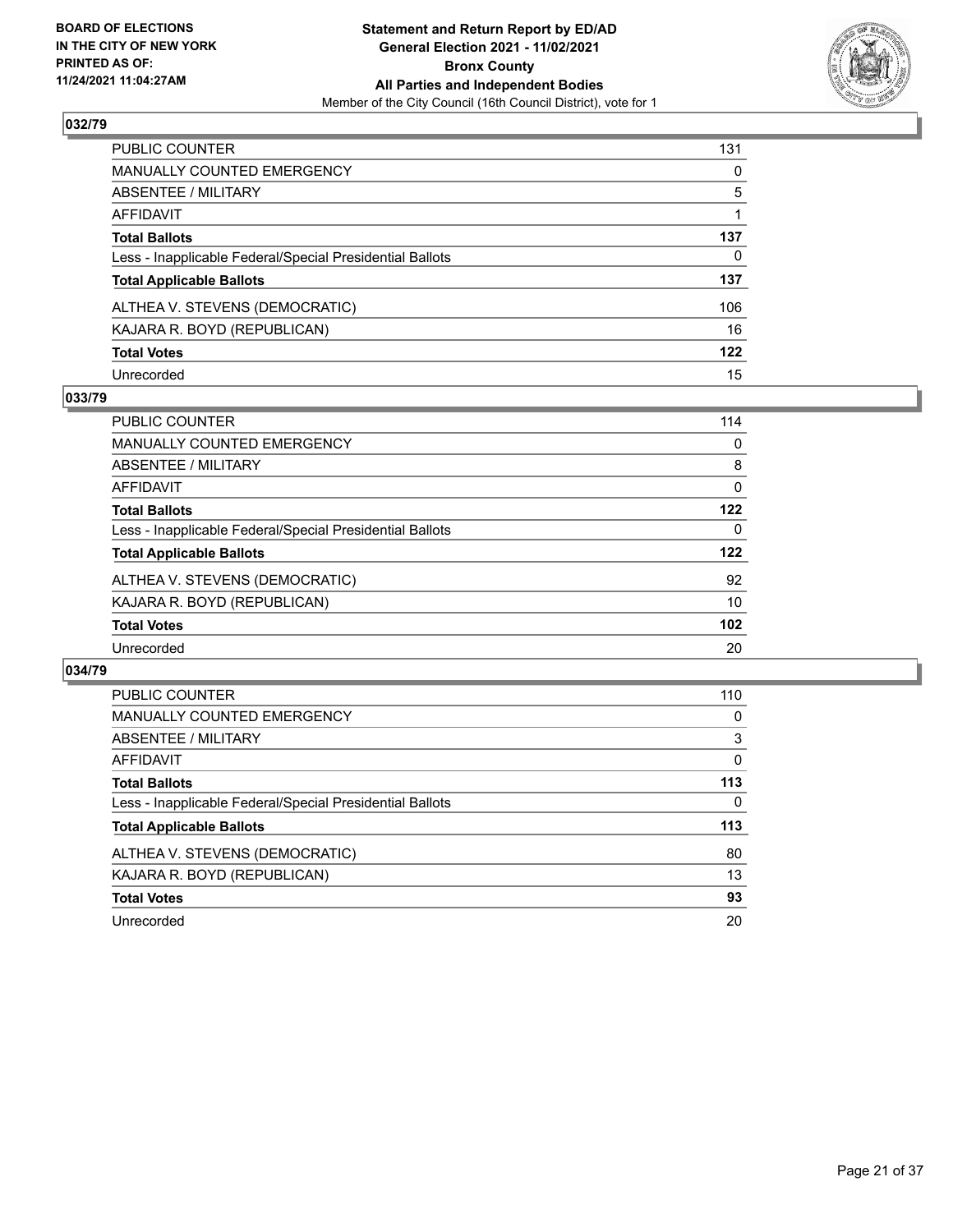

| PUBLIC COUNTER                                           | 165            |
|----------------------------------------------------------|----------------|
| MANUALLY COUNTED EMERGENCY                               | $\mathbf{0}$   |
| ABSENTEE / MILITARY                                      | 6              |
| AFFIDAVIT                                                | $\overline{2}$ |
| Total Ballots                                            | 173            |
| Less - Inapplicable Federal/Special Presidential Ballots | $\Omega$       |
| <b>Total Applicable Ballots</b>                          | 173            |
| ALTHEA V. STEVENS (DEMOCRATIC)                           | 116            |
| KAJARA R. BOYD (REPUBLICAN)                              | 24             |
| <b>Total Votes</b>                                       | 140            |
| Unrecorded                                               | 33             |

## **036/79**

| <b>PUBLIC COUNTER</b>                                    | 152 |
|----------------------------------------------------------|-----|
| <b>MANUALLY COUNTED EMERGENCY</b>                        | 0   |
| ABSENTEE / MILITARY                                      | 6   |
| <b>AFFIDAVIT</b>                                         | 0   |
| <b>Total Ballots</b>                                     | 158 |
| Less - Inapplicable Federal/Special Presidential Ballots | 0   |
| <b>Total Applicable Ballots</b>                          | 158 |
| ALTHEA V. STEVENS (DEMOCRATIC)                           | 121 |
| KAJARA R. BOYD (REPUBLICAN)                              | 10  |
| UNATTRIBUTABLE WRITE-IN (WRITE-IN)                       |     |
| <b>Total Votes</b>                                       | 132 |
| Unrecorded                                               | 26  |

| <b>PUBLIC COUNTER</b>                                    | 95       |
|----------------------------------------------------------|----------|
| <b>MANUALLY COUNTED EMERGENCY</b>                        | 0        |
| ABSENTEE / MILITARY                                      | 6        |
| AFFIDAVIT                                                | $\Omega$ |
| <b>Total Ballots</b>                                     | 101      |
| Less - Inapplicable Federal/Special Presidential Ballots | $\Omega$ |
| <b>Total Applicable Ballots</b>                          | 101      |
| ALTHEA V. STEVENS (DEMOCRATIC)                           | 79       |
| KAJARA R. BOYD (REPUBLICAN)                              | 7        |
| <b>Total Votes</b>                                       | 86       |
| Unrecorded                                               | 15       |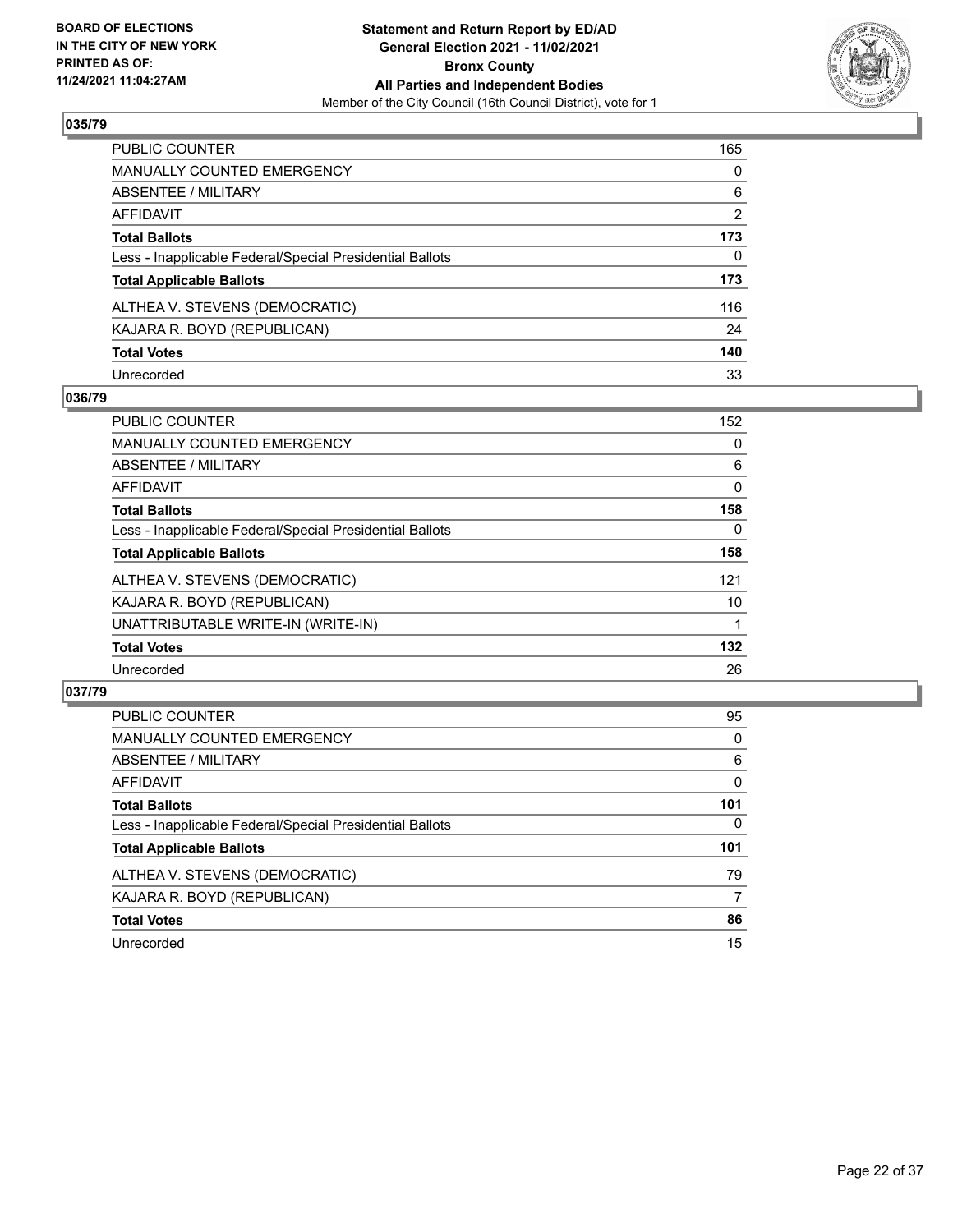

| PUBLIC COUNTER                                           | 100 |
|----------------------------------------------------------|-----|
| MANUALLY COUNTED EMERGENCY                               | 0   |
| ABSENTEE / MILITARY                                      | 15  |
| AFFIDAVIT                                                | 0   |
| Total Ballots                                            | 115 |
| Less - Inapplicable Federal/Special Presidential Ballots | 0   |
| <b>Total Applicable Ballots</b>                          | 115 |
| ALTHEA V. STEVENS (DEMOCRATIC)                           | 87  |
| KAJARA R. BOYD (REPUBLICAN)                              | 8   |
| <b>Total Votes</b>                                       | 95  |
| Unrecorded                                               | 20  |

## **039/79**

| <b>PUBLIC COUNTER</b>                                    | 170 |
|----------------------------------------------------------|-----|
| <b>MANUALLY COUNTED EMERGENCY</b>                        | 0   |
| ABSENTEE / MILITARY                                      | 29  |
| AFFIDAVIT                                                |     |
| <b>Total Ballots</b>                                     | 200 |
| Less - Inapplicable Federal/Special Presidential Ballots | 0   |
| <b>Total Applicable Ballots</b>                          | 200 |
| ALTHEA V. STEVENS (DEMOCRATIC)                           | 151 |
| KAJARA R. BOYD (REPUBLICAN)                              | 13  |
| <b>Total Votes</b>                                       | 164 |
| Unrecorded                                               | 36  |

| <b>PUBLIC COUNTER</b>                                    | 164      |
|----------------------------------------------------------|----------|
| <b>MANUALLY COUNTED EMERGENCY</b>                        | $\Omega$ |
| ABSENTEE / MILITARY                                      | 8        |
| <b>AFFIDAVIT</b>                                         |          |
| <b>Total Ballots</b>                                     | 173      |
| Less - Inapplicable Federal/Special Presidential Ballots | 0        |
| <b>Total Applicable Ballots</b>                          | 173      |
| ALTHEA V. STEVENS (DEMOCRATIC)                           | 139      |
| KAJARA R. BOYD (REPUBLICAN)                              | 10       |
| <b>Total Votes</b>                                       | 149      |
| Unrecorded                                               | 24       |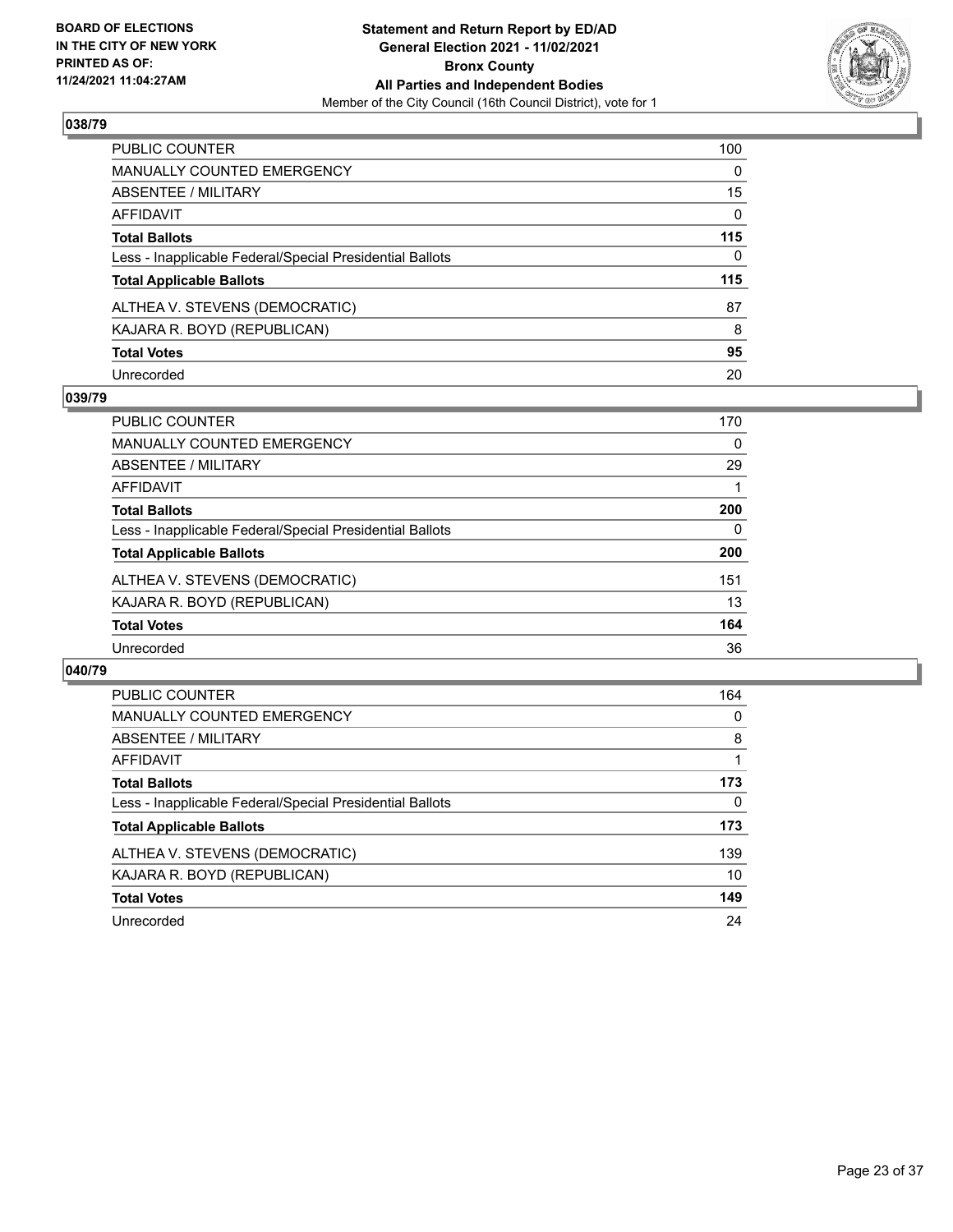

| PUBLIC COUNTER                                           | 128 |
|----------------------------------------------------------|-----|
| MANUALLY COUNTED EMERGENCY                               | 0   |
| ABSENTEE / MILITARY                                      | 11  |
| AFFIDAVIT                                                | 0   |
| Total Ballots                                            | 139 |
| Less - Inapplicable Federal/Special Presidential Ballots | 0   |
| <b>Total Applicable Ballots</b>                          | 139 |
| ALTHEA V. STEVENS (DEMOCRATIC)                           | 117 |
| KAJARA R. BOYD (REPUBLICAN)                              | 8   |
| <b>Total Votes</b>                                       | 125 |
| Unrecorded                                               | 14  |

## **043/79**

| <b>PUBLIC COUNTER</b>                                    | 123 |
|----------------------------------------------------------|-----|
| MANUALLY COUNTED EMERGENCY                               | 0   |
| ABSENTEE / MILITARY                                      | 8   |
| <b>AFFIDAVIT</b>                                         | 0   |
| <b>Total Ballots</b>                                     | 131 |
| Less - Inapplicable Federal/Special Presidential Ballots | 0   |
| <b>Total Applicable Ballots</b>                          | 131 |
| ALTHEA V. STEVENS (DEMOCRATIC)                           | 99  |
| KAJARA R. BOYD (REPUBLICAN)                              | 13  |
| MONICA LINDSAY (WRITE-IN)                                |     |
| <b>Total Votes</b>                                       | 113 |
| Unrecorded                                               | 18  |

| <b>PUBLIC COUNTER</b>                                    | 127      |
|----------------------------------------------------------|----------|
| <b>MANUALLY COUNTED EMERGENCY</b>                        | 0        |
| ABSENTEE / MILITARY                                      | 9        |
| AFFIDAVIT                                                | $\Omega$ |
| <b>Total Ballots</b>                                     | 136      |
| Less - Inapplicable Federal/Special Presidential Ballots | $\Omega$ |
| <b>Total Applicable Ballots</b>                          | 136      |
| ALTHEA V. STEVENS (DEMOCRATIC)                           | 96       |
| KAJARA R. BOYD (REPUBLICAN)                              | 8        |
| <b>Total Votes</b>                                       | 104      |
| Unrecorded                                               | 32       |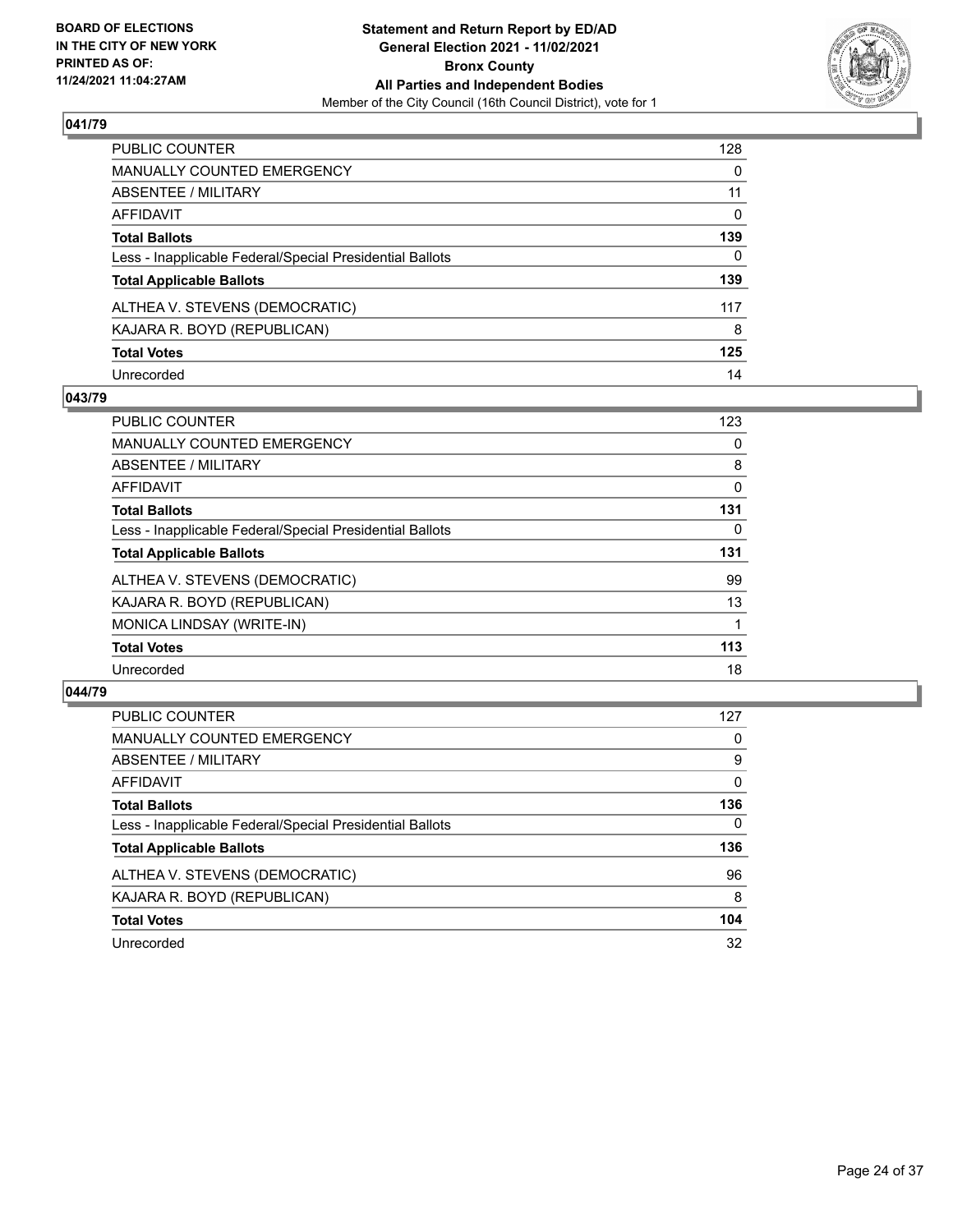

| PUBLIC COUNTER                                           | 121 |
|----------------------------------------------------------|-----|
| MANUALLY COUNTED EMERGENCY                               | 0   |
| ABSENTEE / MILITARY                                      | 4   |
| AFFIDAVIT                                                | 0   |
| Total Ballots                                            | 125 |
| Less - Inapplicable Federal/Special Presidential Ballots | 0   |
| <b>Total Applicable Ballots</b>                          | 125 |
| ALTHEA V. STEVENS (DEMOCRATIC)                           | 96  |
| KAJARA R. BOYD (REPUBLICAN)                              | 7   |
| <b>Total Votes</b>                                       | 103 |
| Unrecorded                                               | 22  |

## **047/79**

| <b>PUBLIC COUNTER</b>                                    | 116      |
|----------------------------------------------------------|----------|
| MANUALLY COUNTED EMERGENCY                               | 0        |
| ABSENTEE / MILITARY                                      |          |
| AFFIDAVIT                                                | $\Omega$ |
| <b>Total Ballots</b>                                     | 117      |
| Less - Inapplicable Federal/Special Presidential Ballots | $\Omega$ |
| <b>Total Applicable Ballots</b>                          | 117      |
| ALTHEA V. STEVENS (DEMOCRATIC)                           | 90       |
| KAJARA R. BOYD (REPUBLICAN)                              | 8        |
| <b>Total Votes</b>                                       | 98       |
| Unrecorded                                               | 19       |

| <b>PUBLIC COUNTER</b>                                    | 114 |
|----------------------------------------------------------|-----|
| <b>MANUALLY COUNTED EMERGENCY</b>                        | 0   |
| ABSENTEE / MILITARY                                      | 7   |
| <b>AFFIDAVIT</b>                                         |     |
| <b>Total Ballots</b>                                     | 122 |
| Less - Inapplicable Federal/Special Presidential Ballots | 0   |
| <b>Total Applicable Ballots</b>                          | 122 |
| ALTHEA V. STEVENS (DEMOCRATIC)                           | 86  |
| KAJARA R. BOYD (REPUBLICAN)                              | 13  |
| <b>Total Votes</b>                                       | 99  |
| Unrecorded                                               | 23  |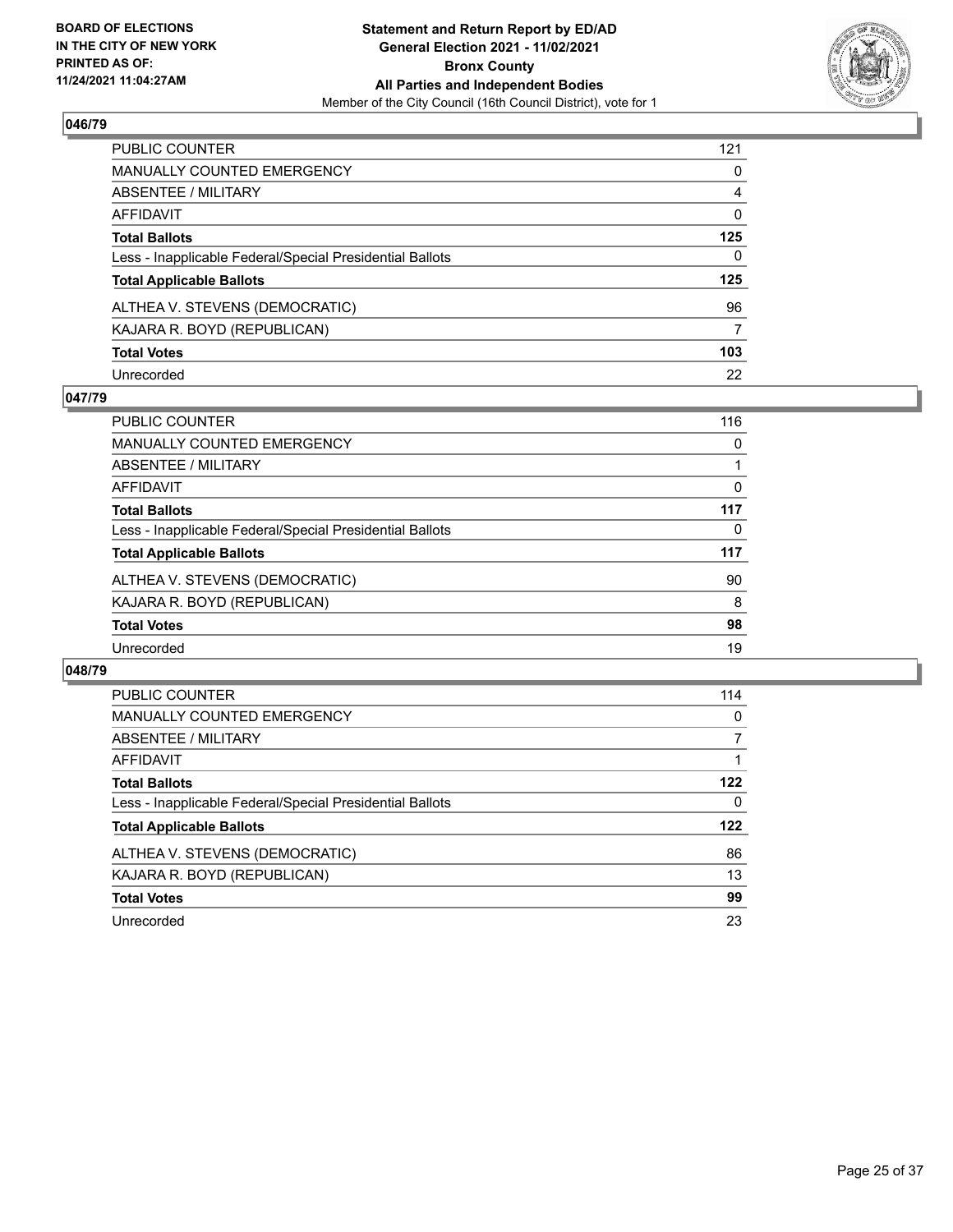

| <b>PUBLIC COUNTER</b>                                    | 110      |
|----------------------------------------------------------|----------|
| <b>MANUALLY COUNTED EMERGENCY</b>                        | $\Omega$ |
| ABSENTEE / MILITARY                                      | 13       |
| AFFIDAVIT                                                | $\Omega$ |
| <b>Total Ballots</b>                                     | 123      |
| Less - Inapplicable Federal/Special Presidential Ballots | 0        |
| <b>Total Applicable Ballots</b>                          | 123      |
| ALTHEA V. STEVENS (DEMOCRATIC)                           | 91       |
| KAJARA R. BOYD (REPUBLICAN)                              | 8        |
| UNATTRIBUTABLE WRITE-IN (WRITE-IN)                       | 2        |
| <b>Total Votes</b>                                       | 101      |
| Unrecorded                                               | 22       |

## **050/79**

| <b>PUBLIC COUNTER</b>                                    | 117      |
|----------------------------------------------------------|----------|
| <b>MANUALLY COUNTED EMERGENCY</b>                        | 0        |
| ABSENTEE / MILITARY                                      | 8        |
| <b>AFFIDAVIT</b>                                         | 0        |
| <b>Total Ballots</b>                                     | 125      |
| Less - Inapplicable Federal/Special Presidential Ballots | $\Omega$ |
| <b>Total Applicable Ballots</b>                          | 125      |
| ALTHEA V. STEVENS (DEMOCRATIC)                           | 73       |
| KAJARA R. BOYD (REPUBLICAN)                              | 8        |
| <b>Total Votes</b>                                       | 81       |
| Unrecorded                                               | 44       |

| <b>PUBLIC COUNTER</b>                                    | 182 |
|----------------------------------------------------------|-----|
| <b>MANUALLY COUNTED EMERGENCY</b>                        | 0   |
| ABSENTEE / MILITARY                                      | 8   |
| AFFIDAVIT                                                |     |
| <b>Total Ballots</b>                                     | 191 |
| Less - Inapplicable Federal/Special Presidential Ballots | 0   |
| <b>Total Applicable Ballots</b>                          | 191 |
| ALTHEA V. STEVENS (DEMOCRATIC)                           | 132 |
| KAJARA R. BOYD (REPUBLICAN)                              | 12  |
| <b>Total Votes</b>                                       | 144 |
| Unrecorded                                               | 47  |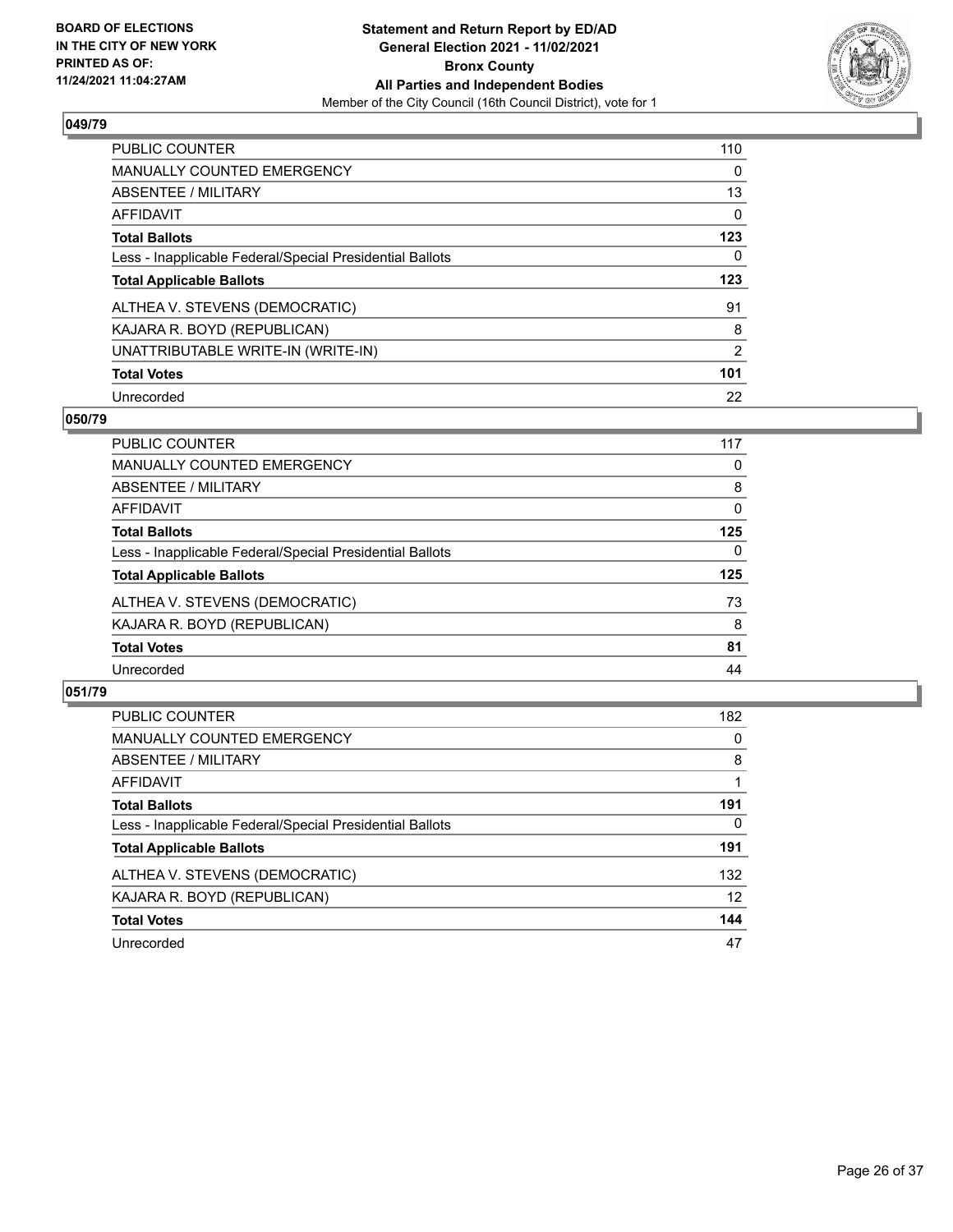

| <b>PUBLIC COUNTER</b>                                    | 354            |
|----------------------------------------------------------|----------------|
| <b>MANUALLY COUNTED EMERGENCY</b>                        | $\Omega$       |
| ABSENTEE / MILITARY                                      | 13             |
| AFFIDAVIT                                                | $\Omega$       |
| <b>Total Ballots</b>                                     | 367            |
| Less - Inapplicable Federal/Special Presidential Ballots | 0              |
| <b>Total Applicable Ballots</b>                          | 367            |
| ALTHEA V. STEVENS (DEMOCRATIC)                           | 302            |
| KAJARA R. BOYD (REPUBLICAN)                              | 19             |
| UNATTRIBUTABLE WRITE-IN (WRITE-IN)                       | $\overline{2}$ |
| <b>Total Votes</b>                                       | 323            |
| Unrecorded                                               | 44             |

#### **069/79**

| <b>PUBLIC COUNTER</b>                                    | 349      |
|----------------------------------------------------------|----------|
| <b>MANUALLY COUNTED EMERGENCY</b>                        | 0        |
| ABSENTEE / MILITARY                                      | 24       |
| AFFIDAVIT                                                | $\Omega$ |
| <b>Total Ballots</b>                                     | 373      |
| Less - Inapplicable Federal/Special Presidential Ballots | 0        |
| <b>Total Applicable Ballots</b>                          | 373      |
| ALTHEA V. STEVENS (DEMOCRATIC)                           | 296      |
| KAJARA R. BOYD (REPUBLICAN)                              | 22       |
| <b>Total Votes</b>                                       | 318      |
| Unrecorded                                               | 55       |

| <b>PUBLIC COUNTER</b>                                    | 85       |
|----------------------------------------------------------|----------|
| <b>MANUALLY COUNTED EMERGENCY</b>                        | 0        |
| <b>ABSENTEE / MILITARY</b>                               | 5        |
| AFFIDAVIT                                                | $\Omega$ |
| <b>Total Ballots</b>                                     | 90       |
| Less - Inapplicable Federal/Special Presidential Ballots | $\Omega$ |
| <b>Total Applicable Ballots</b>                          | 90       |
| ALTHEA V. STEVENS (DEMOCRATIC)                           | 70       |
| KAJARA R. BOYD (REPUBLICAN)                              | 2        |
| <b>Total Votes</b>                                       | 72       |
| Unrecorded                                               | 18       |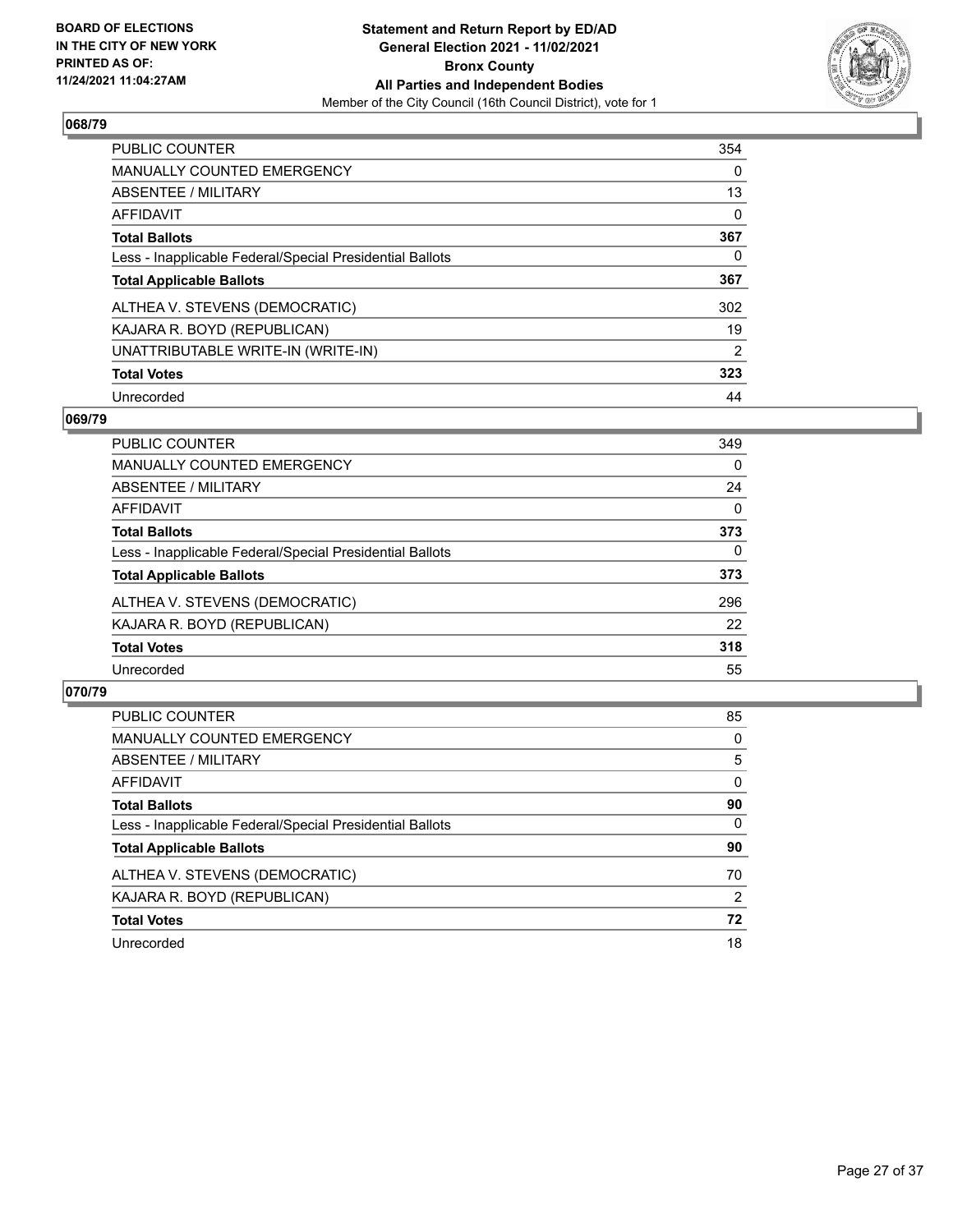

| PUBLIC COUNTER                                           | 54 |
|----------------------------------------------------------|----|
| MANUALLY COUNTED EMERGENCY                               | 0  |
| ABSENTEE / MILITARY                                      | 7  |
| AFFIDAVIT                                                | 0  |
| Total Ballots                                            | 61 |
| Less - Inapplicable Federal/Special Presidential Ballots | 0  |
| <b>Total Applicable Ballots</b>                          | 61 |
| ALTHEA V. STEVENS (DEMOCRATIC)                           | 41 |
| KAJARA R. BOYD (REPUBLICAN)                              | 3  |
| <b>Total Votes</b>                                       | 44 |
| Unrecorded                                               | 17 |

## **072/79**

| PUBLIC COUNTER                                           | 152      |
|----------------------------------------------------------|----------|
| MANUALLY COUNTED EMERGENCY                               | 0        |
| ABSENTEE / MILITARY                                      | 6        |
| AFFIDAVIT                                                | $\Omega$ |
| <b>Total Ballots</b>                                     | 158      |
| Less - Inapplicable Federal/Special Presidential Ballots | $\Omega$ |
| <b>Total Applicable Ballots</b>                          | 158      |
| ALTHEA V. STEVENS (DEMOCRATIC)                           | 109      |
| KAJARA R. BOYD (REPUBLICAN)                              | 10       |
| <b>Total Votes</b>                                       | 119      |
| Unrecorded                                               | 39       |

| <b>PUBLIC COUNTER</b>                                    | 120      |
|----------------------------------------------------------|----------|
| <b>MANUALLY COUNTED EMERGENCY</b>                        | 0        |
| ABSENTEE / MILITARY                                      | 3        |
| <b>AFFIDAVIT</b>                                         | $\Omega$ |
| <b>Total Ballots</b>                                     | 123      |
| Less - Inapplicable Federal/Special Presidential Ballots | 0        |
| <b>Total Applicable Ballots</b>                          | 123      |
| ALTHEA V. STEVENS (DEMOCRATIC)                           | 90       |
| KAJARA R. BOYD (REPUBLICAN)                              | 9        |
| <b>Total Votes</b>                                       | 99       |
| Unrecorded                                               | 24       |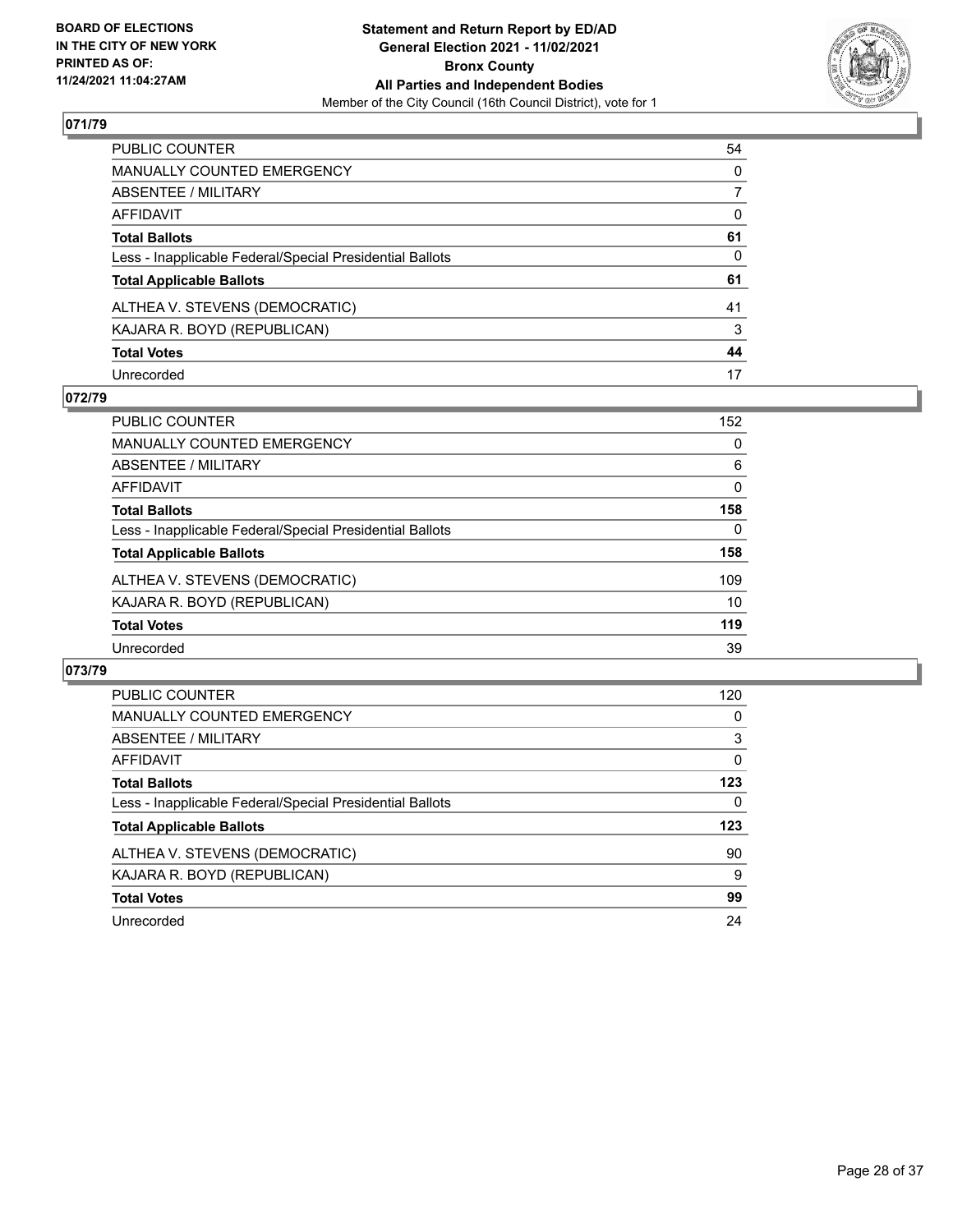

| PUBLIC COUNTER                                           | 18              |
|----------------------------------------------------------|-----------------|
| MANUALLY COUNTED EMERGENCY                               | $\mathbf{0}$    |
| ABSENTEE / MILITARY                                      | 0               |
| AFFIDAVIT                                                | $\mathbf{0}$    |
| <b>Total Ballots</b>                                     | 18              |
| Less - Inapplicable Federal/Special Presidential Ballots | $\Omega$        |
| <b>Total Applicable Ballots</b>                          | 18              |
| ALTHEA V. STEVENS (DEMOCRATIC)                           | 10 <sup>°</sup> |
| KAJARA R. BOYD (REPUBLICAN)                              | 2               |
| <b>Total Votes</b>                                       | $12 \,$         |
| Unrecorded                                               | 6               |

## **079/79**

| <b>PUBLIC COUNTER</b>                                    | 40       |
|----------------------------------------------------------|----------|
| <b>MANUALLY COUNTED EMERGENCY</b>                        | 0        |
| ABSENTEE / MILITARY                                      |          |
| AFFIDAVIT                                                | $\Omega$ |
| <b>Total Ballots</b>                                     | 41       |
| Less - Inapplicable Federal/Special Presidential Ballots | 0        |
| <b>Total Applicable Ballots</b>                          | 41       |
| ALTHEA V. STEVENS (DEMOCRATIC)                           | 30       |
| KAJARA R. BOYD (REPUBLICAN)                              | 3        |
| <b>Total Votes</b>                                       | 33       |
| Unrecorded                                               | 8        |

| <b>PUBLIC COUNTER</b>                                    | 47             |
|----------------------------------------------------------|----------------|
| <b>MANUALLY COUNTED EMERGENCY</b>                        | 0              |
| <b>ABSENTEE / MILITARY</b>                               | 4              |
| AFFIDAVIT                                                | 0              |
| <b>Total Ballots</b>                                     | 51             |
| Less - Inapplicable Federal/Special Presidential Ballots | 0              |
| <b>Total Applicable Ballots</b>                          | 51             |
| ALTHEA V. STEVENS (DEMOCRATIC)                           | 40             |
| KAJARA R. BOYD (REPUBLICAN)                              | $\overline{2}$ |
| <b>Total Votes</b>                                       | 42             |
|                                                          |                |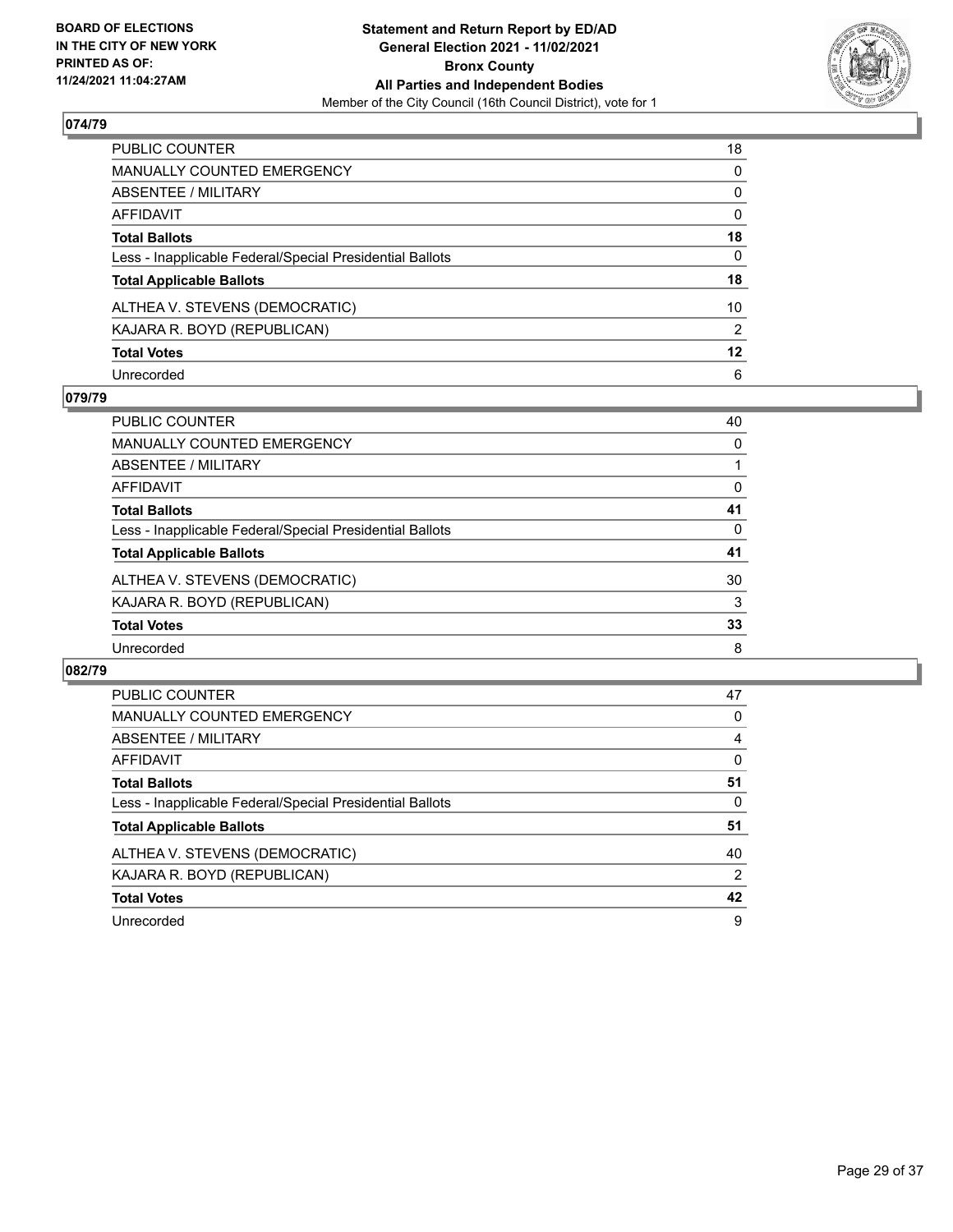

| PUBLIC COUNTER                                           | 112              |
|----------------------------------------------------------|------------------|
| MANUALLY COUNTED EMERGENCY                               | $\mathbf{0}$     |
| ABSENTEE / MILITARY                                      | 5                |
| <b>AFFIDAVIT</b>                                         | $\mathbf{0}$     |
| <b>Total Ballots</b>                                     | 117              |
| Less - Inapplicable Federal/Special Presidential Ballots | 0                |
| <b>Total Applicable Ballots</b>                          | 117              |
| ALTHEA V. STEVENS (DEMOCRATIC)                           | 93               |
| KAJARA R. BOYD (REPUBLICAN)                              | 9                |
| <b>Total Votes</b>                                       | 102 <sub>2</sub> |
| Unrecorded                                               | 15               |

## **085/79**

| PUBLIC COUNTER                                           | 96       |
|----------------------------------------------------------|----------|
| <b>MANUALLY COUNTED EMERGENCY</b>                        | $\Omega$ |
| ABSENTEE / MILITARY                                      | 8        |
| AFFIDAVIT                                                | $\Omega$ |
| <b>Total Ballots</b>                                     | 104      |
| Less - Inapplicable Federal/Special Presidential Ballots | $\Omega$ |
| <b>Total Applicable Ballots</b>                          | 104      |
| ALTHEA V. STEVENS (DEMOCRATIC)                           | 73       |
| KAJARA R. BOYD (REPUBLICAN)                              | 10       |
| <b>Total Votes</b>                                       | 83       |
| Unrecorded                                               | 21       |

| PUBLIC COUNTER                                           | 134      |
|----------------------------------------------------------|----------|
| <b>MANUALLY COUNTED EMERGENCY</b>                        | $\Omega$ |
| ABSENTEE / MILITARY                                      | 5        |
| <b>AFFIDAVIT</b>                                         | $\Omega$ |
| <b>Total Ballots</b>                                     | 139      |
| Less - Inapplicable Federal/Special Presidential Ballots | 0        |
| <b>Total Applicable Ballots</b>                          | 139      |
| ALTHEA V. STEVENS (DEMOCRATIC)                           | 103      |
| KAJARA R. BOYD (REPUBLICAN)                              | 9        |
| <b>Total Votes</b>                                       | $112$    |
| Unrecorded                                               | 27       |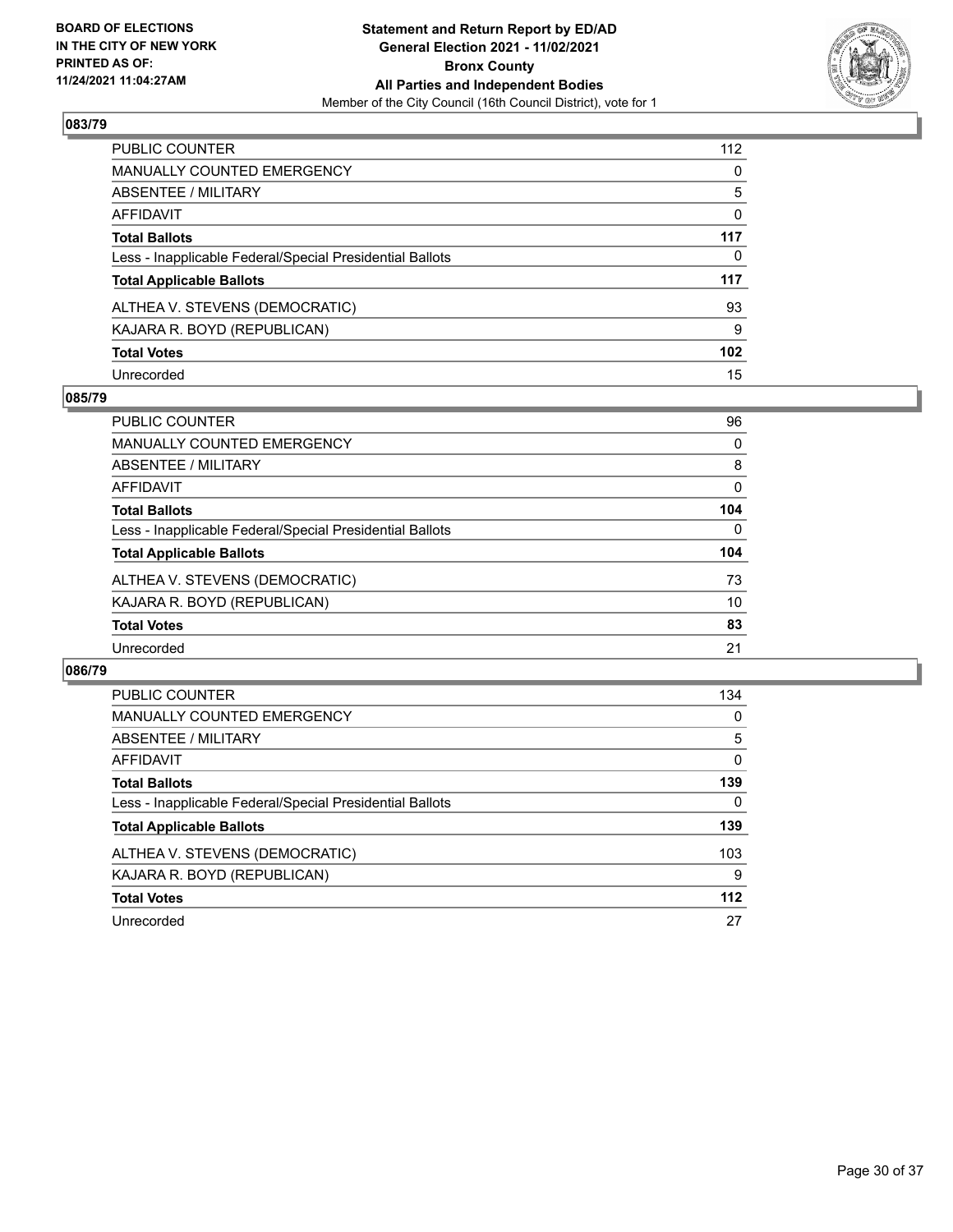

| <b>PUBLIC COUNTER</b>                                    | 311 |
|----------------------------------------------------------|-----|
| <b>MANUALLY COUNTED EMERGENCY</b>                        | 0   |
| ABSENTEE / MILITARY                                      | 21  |
| AFFIDAVIT                                                |     |
| <b>Total Ballots</b>                                     | 333 |
| Less - Inapplicable Federal/Special Presidential Ballots | 0   |
| <b>Total Applicable Ballots</b>                          | 333 |
| ALTHEA V. STEVENS (DEMOCRATIC)                           | 265 |
| KAJARA R. BOYD (REPUBLICAN)                              | 18  |
| CYNTHIA L COX (WRITE-IN)                                 |     |
| <b>Total Votes</b>                                       | 284 |
| Unrecorded                                               | 49  |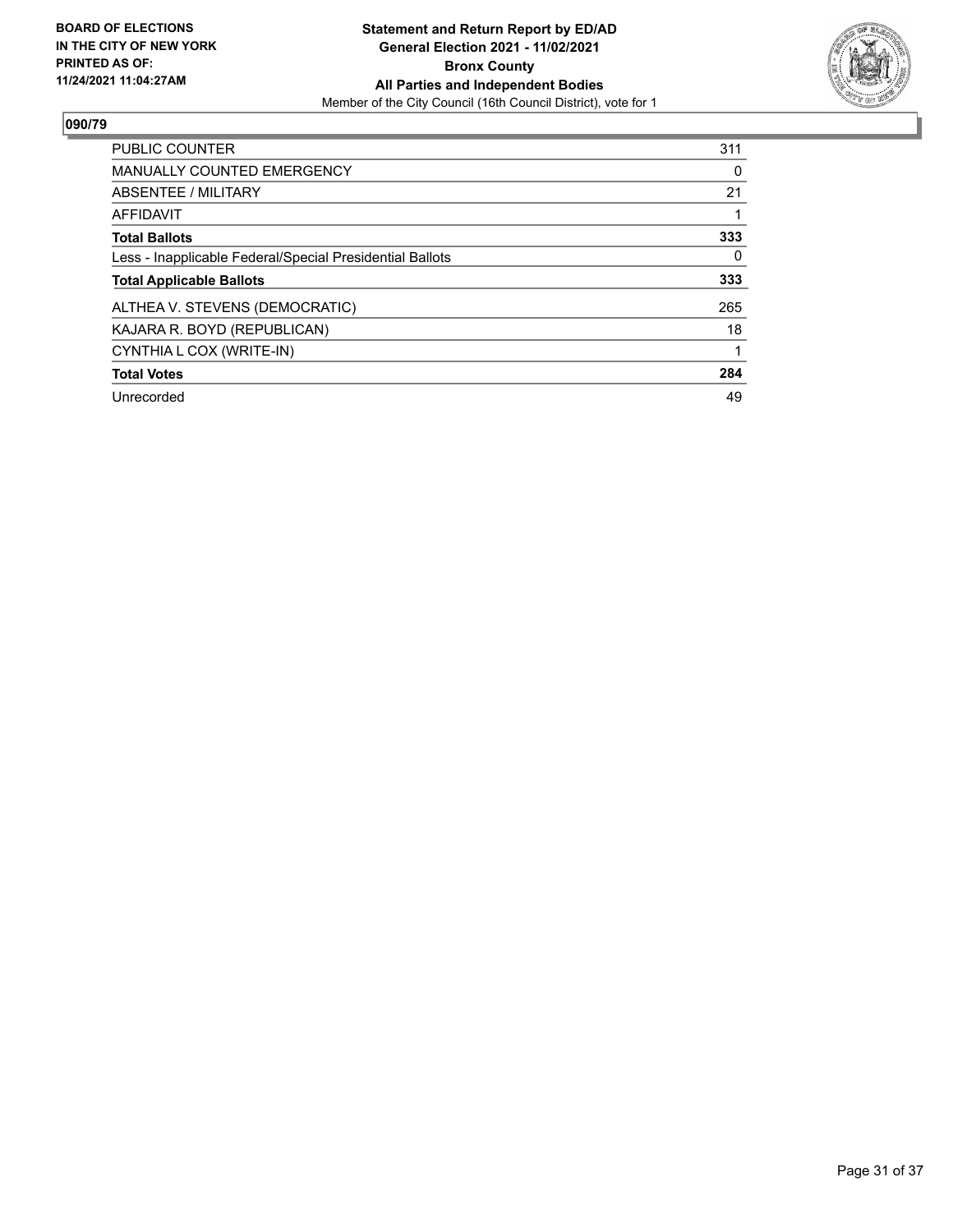

| PUBLIC COUNTER                                           | 112          |
|----------------------------------------------------------|--------------|
| MANUALLY COUNTED EMERGENCY                               | $\mathbf{0}$ |
| ABSENTEE / MILITARY                                      | 4            |
| AFFIDAVIT                                                | 0            |
| Total Ballots                                            | 116          |
| Less - Inapplicable Federal/Special Presidential Ballots | $\Omega$     |
| <b>Total Applicable Ballots</b>                          | 116          |
| ALTHEA V. STEVENS (DEMOCRATIC)                           | 82           |
| KAJARA R. BOYD (REPUBLICAN)                              | 9            |
| <b>Total Votes</b>                                       | 91           |
| Unrecorded                                               | 25           |

## **002/84**

| <b>PUBLIC COUNTER</b>                                    | 107 |
|----------------------------------------------------------|-----|
| <b>MANUALLY COUNTED EMERGENCY</b>                        | 0   |
| ABSENTEE / MILITARY                                      |     |
| AFFIDAVIT                                                |     |
| <b>Total Ballots</b>                                     | 115 |
| Less - Inapplicable Federal/Special Presidential Ballots | 0   |
| <b>Total Applicable Ballots</b>                          | 115 |
| ALTHEA V. STEVENS (DEMOCRATIC)                           | 85  |
| KAJARA R. BOYD (REPUBLICAN)                              | 10  |
| <b>Total Votes</b>                                       | 95  |
| Unrecorded                                               | 20  |

| <b>PUBLIC COUNTER</b>                                    | 109 |
|----------------------------------------------------------|-----|
| <b>MANUALLY COUNTED EMERGENCY</b>                        | 0   |
| ABSENTEE / MILITARY                                      | 8   |
| AFFIDAVIT                                                | 0   |
| <b>Total Ballots</b>                                     | 117 |
| Less - Inapplicable Federal/Special Presidential Ballots | 0   |
|                                                          |     |
| <b>Total Applicable Ballots</b>                          | 117 |
| ALTHEA V. STEVENS (DEMOCRATIC)                           | 79  |
| KAJARA R. BOYD (REPUBLICAN)                              | 7   |
| SHIMRON GALLIMORE (WRITE-IN)                             |     |
| <b>Total Votes</b>                                       | 87  |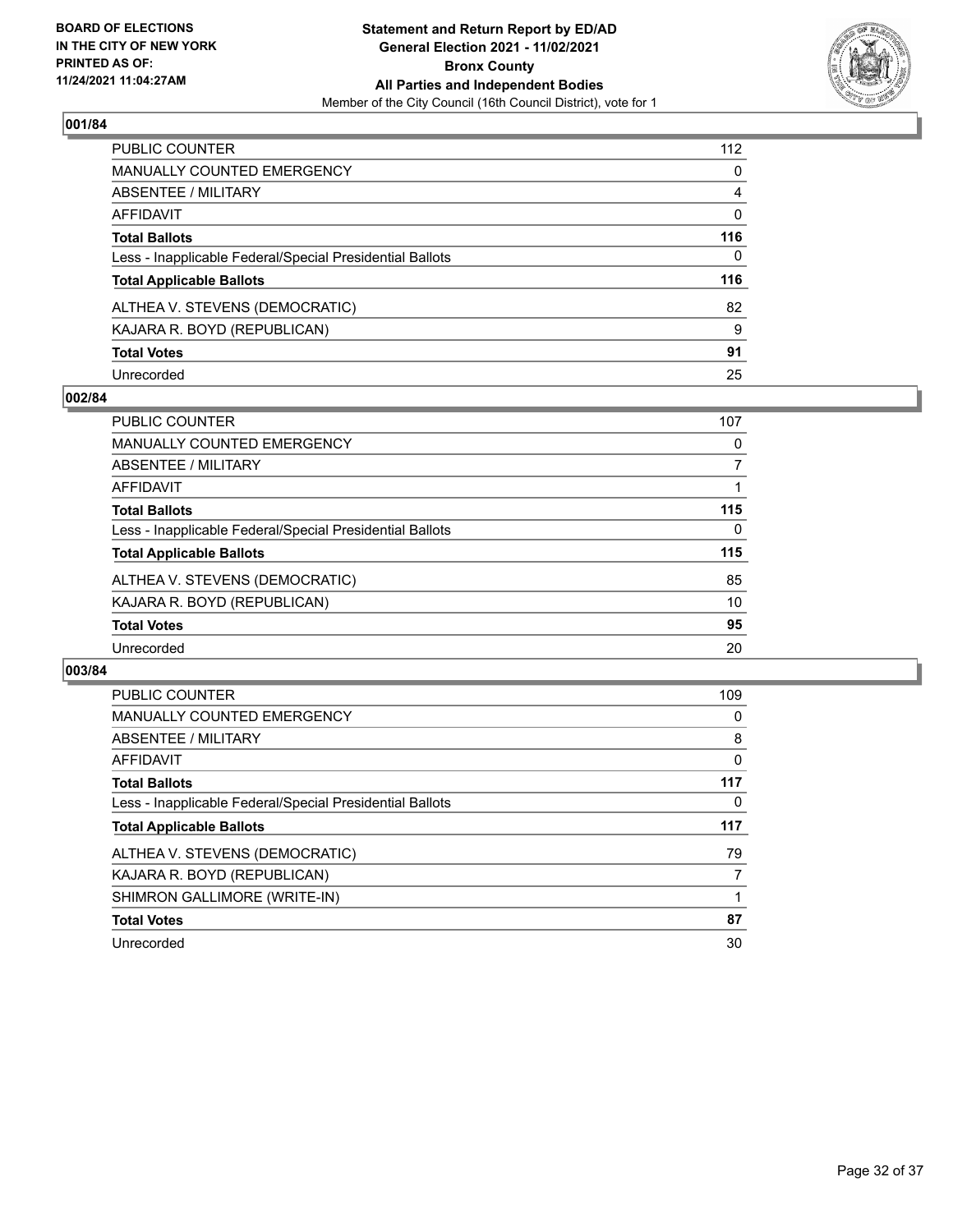

| PUBLIC COUNTER                                           | 148          |
|----------------------------------------------------------|--------------|
| MANUALLY COUNTED EMERGENCY                               | $\mathbf{0}$ |
| ABSENTEE / MILITARY                                      | 8            |
| <b>AFFIDAVIT</b>                                         | $\mathbf{0}$ |
| <b>Total Ballots</b>                                     | 156          |
| Less - Inapplicable Federal/Special Presidential Ballots | 0            |
| <b>Total Applicable Ballots</b>                          | 156          |
| ALTHEA V. STEVENS (DEMOCRATIC)                           | 104          |
| KAJARA R. BOYD (REPUBLICAN)                              | 25           |
| <b>Total Votes</b>                                       | 129          |
| Unrecorded                                               | 27           |

## **005/84**

| PUBLIC COUNTER                                           | 93             |
|----------------------------------------------------------|----------------|
| <b>MANUALLY COUNTED EMERGENCY</b>                        | $\Omega$       |
| ABSENTEE / MILITARY                                      | $\overline{2}$ |
| AFFIDAVIT                                                | $\Omega$       |
| <b>Total Ballots</b>                                     | 95             |
| Less - Inapplicable Federal/Special Presidential Ballots | $\Omega$       |
| <b>Total Applicable Ballots</b>                          | 95             |
| ALTHEA V. STEVENS (DEMOCRATIC)                           | 65             |
| KAJARA R. BOYD (REPUBLICAN)                              | 11             |
| <b>Total Votes</b>                                       | 76             |
| Unrecorded                                               | 19             |

| PUBLIC COUNTER                                           | 136 |
|----------------------------------------------------------|-----|
| <b>MANUALLY COUNTED EMERGENCY</b>                        | 0   |
| ABSENTEE / MILITARY                                      | 8   |
| <b>AFFIDAVIT</b>                                         | 2   |
| <b>Total Ballots</b>                                     | 146 |
| Less - Inapplicable Federal/Special Presidential Ballots | 0   |
| <b>Total Applicable Ballots</b>                          | 146 |
| ALTHEA V. STEVENS (DEMOCRATIC)                           | 101 |
| KAJARA R. BOYD (REPUBLICAN)                              | 14  |
| <b>Total Votes</b>                                       | 115 |
| Unrecorded                                               | 31  |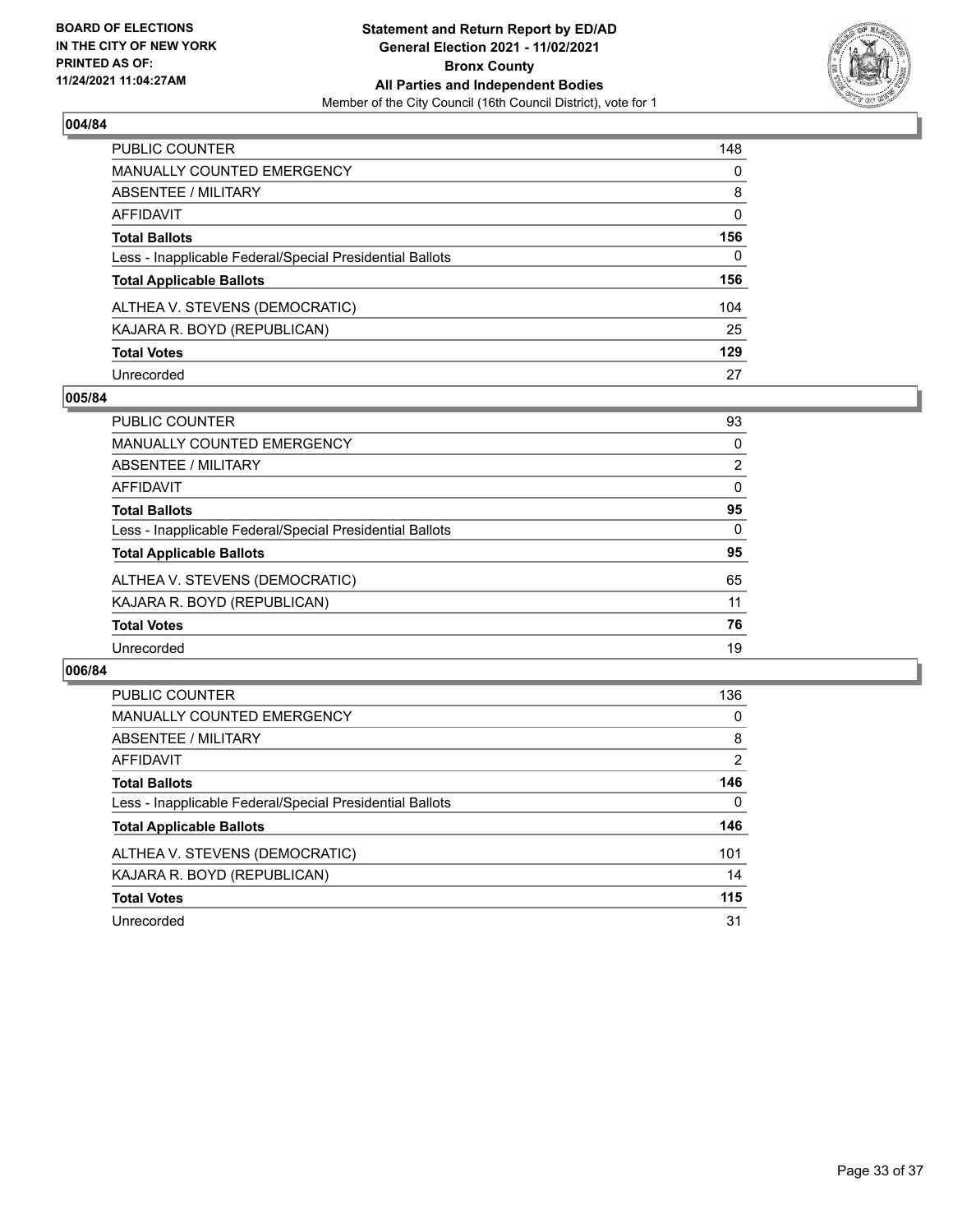

| PUBLIC COUNTER                                           | 144             |
|----------------------------------------------------------|-----------------|
| MANUALLY COUNTED EMERGENCY                               | $\mathbf{0}$    |
| ABSENTEE / MILITARY                                      | 12 <sup>2</sup> |
| <b>AFFIDAVIT</b>                                         | $\mathbf{0}$    |
| <b>Total Ballots</b>                                     | 156             |
| Less - Inapplicable Federal/Special Presidential Ballots | $\mathbf{0}$    |
| <b>Total Applicable Ballots</b>                          | 156             |
| ALTHEA V. STEVENS (DEMOCRATIC)                           | 118             |
| KAJARA R. BOYD (REPUBLICAN)                              | 12              |
| <b>Total Votes</b>                                       | 130             |
| Unrecorded                                               | 26              |

## **008/84**

| <b>PUBLIC COUNTER</b>                                    | 106 |
|----------------------------------------------------------|-----|
| <b>MANUALLY COUNTED EMERGENCY</b>                        | 0   |
| ABSENTEE / MILITARY                                      | 5   |
| AFFIDAVIT                                                | 0   |
| <b>Total Ballots</b>                                     | 111 |
| Less - Inapplicable Federal/Special Presidential Ballots | 0   |
| <b>Total Applicable Ballots</b>                          | 111 |
| ALTHEA V. STEVENS (DEMOCRATIC)                           | 84  |
| KAJARA R. BOYD (REPUBLICAN)                              | 13  |
| DIANA AYALA (WRITE-IN)                                   |     |
| <b>Total Votes</b>                                       | 98  |
| Unrecorded                                               | 13  |

| <b>PUBLIC COUNTER</b>                                    | 217 |
|----------------------------------------------------------|-----|
| <b>MANUALLY COUNTED EMERGENCY</b>                        | 0   |
| ABSENTEE / MILITARY                                      | 9   |
| AFFIDAVIT                                                |     |
| <b>Total Ballots</b>                                     | 227 |
| Less - Inapplicable Federal/Special Presidential Ballots | 0   |
| <b>Total Applicable Ballots</b>                          | 227 |
| ALTHEA V. STEVENS (DEMOCRATIC)                           | 180 |
| KAJARA R. BOYD (REPUBLICAN)                              | 12  |
| DERMOTT MYRIE (WRITE-IN)                                 |     |
| <b>Total Votes</b>                                       | 193 |
| Unrecorded                                               | 34  |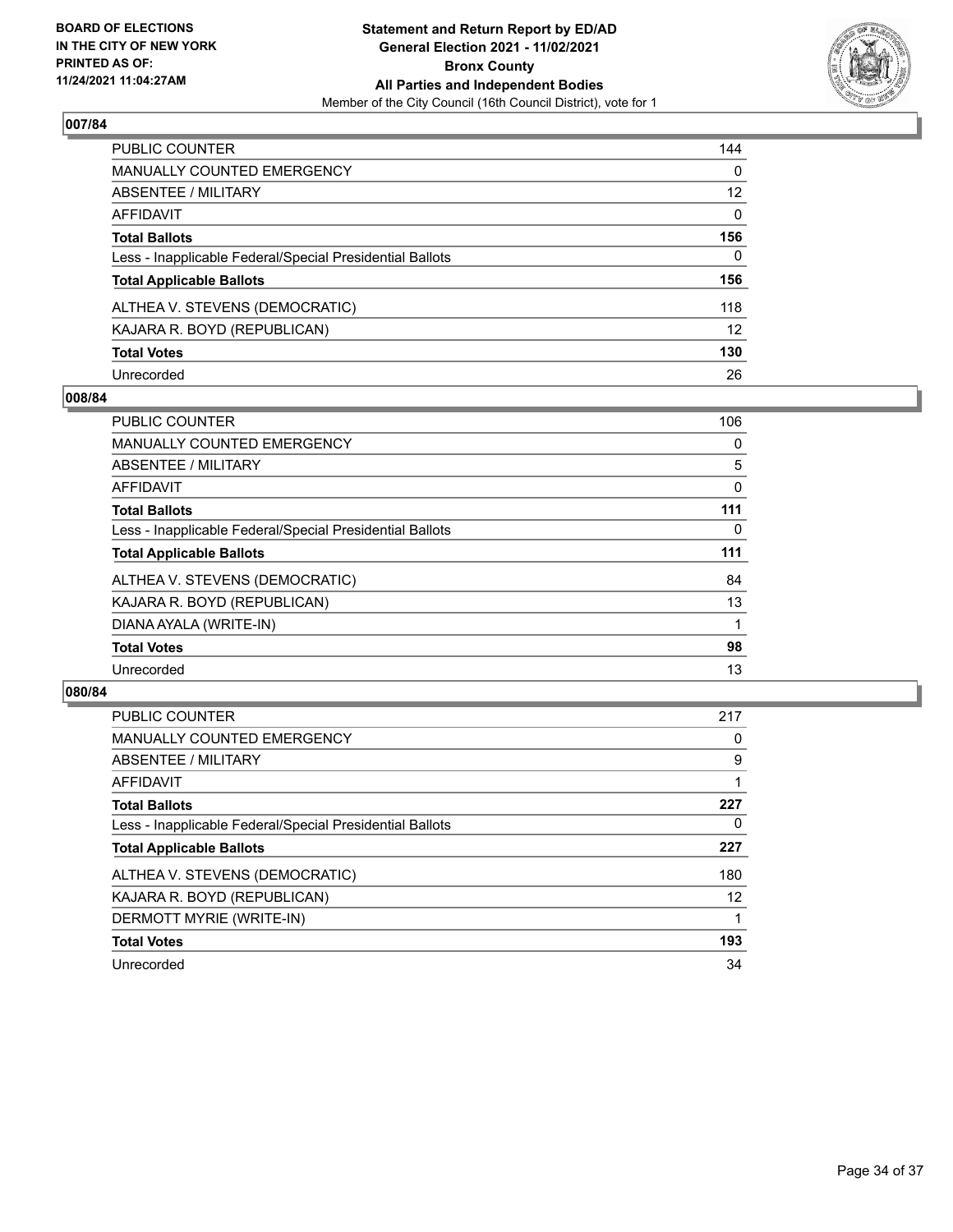

| PUBLIC COUNTER                                           | 138          |
|----------------------------------------------------------|--------------|
| MANUALLY COUNTED EMERGENCY                               | $\mathbf{0}$ |
| <b>ABSENTEE / MILITARY</b>                               | 5            |
| AFFIDAVIT                                                | 3            |
| <b>Total Ballots</b>                                     | 146          |
| Less - Inapplicable Federal/Special Presidential Ballots | $\mathbf{0}$ |
| <b>Total Applicable Ballots</b>                          | 146          |
| ALTHEA V. STEVENS (DEMOCRATIC)                           | 101          |
| KAJARA R. BOYD (REPUBLICAN)                              | 16           |
| <b>Total Votes</b>                                       | 117          |
| Unrecorded                                               | 29           |

| PUBLIC COUNTER                                           | 139      |
|----------------------------------------------------------|----------|
| <b>MANUALLY COUNTED EMERGENCY</b>                        | $\Omega$ |
| ABSENTEE / MILITARY                                      | 3        |
| AFFIDAVIT                                                | $\Omega$ |
| <b>Total Ballots</b>                                     | 142      |
| Less - Inapplicable Federal/Special Presidential Ballots | $\Omega$ |
| <b>Total Applicable Ballots</b>                          | 142      |
| ALTHEA V. STEVENS (DEMOCRATIC)                           | 107      |
| KAJARA R. BOYD (REPUBLICAN)                              | 7        |
| <b>Total Votes</b>                                       | 114      |
| Unrecorded                                               | 28       |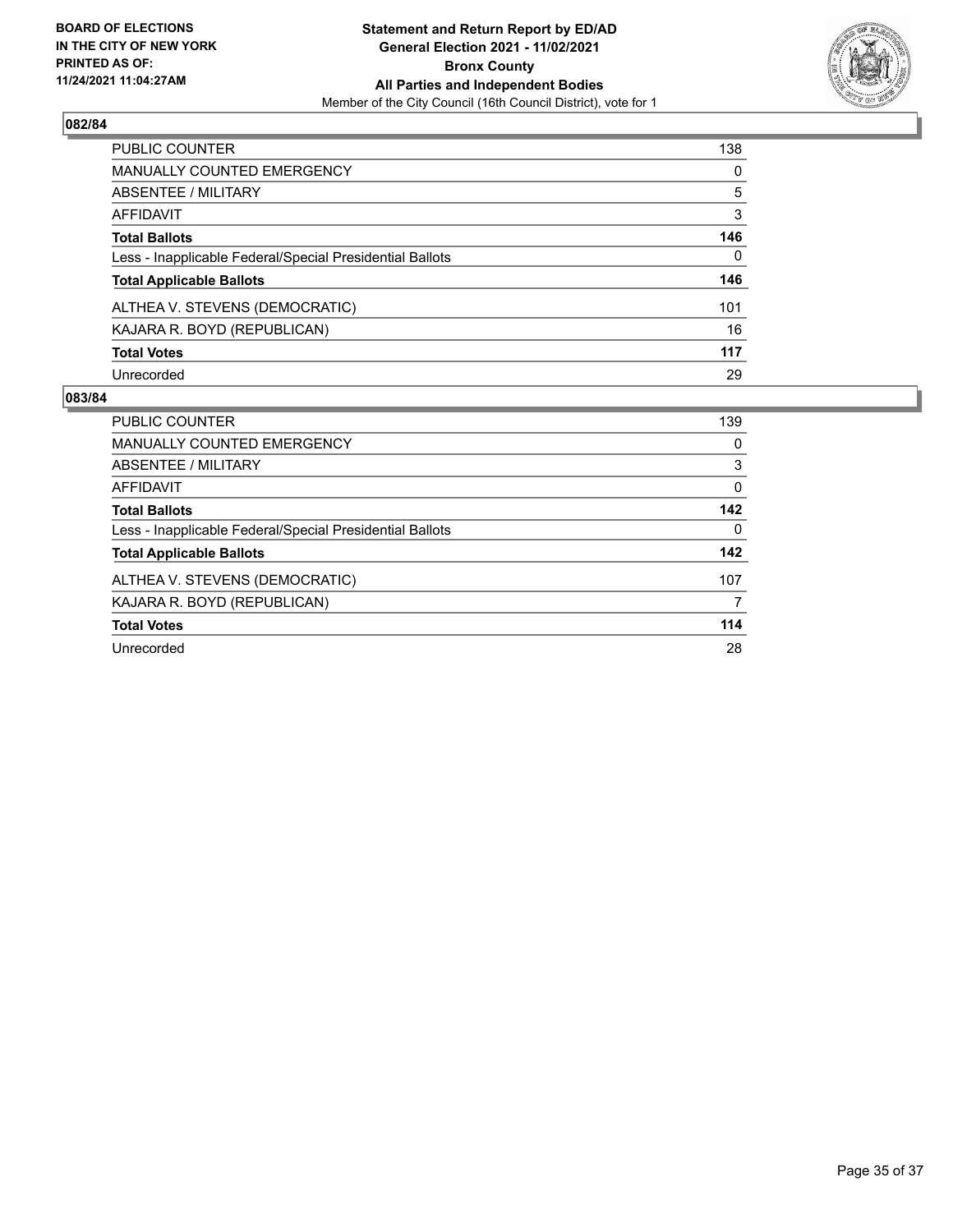

| <b>Total Votes</b>                                       |              |
|----------------------------------------------------------|--------------|
| KAJARA R. BOYD (REPUBLICAN)                              | <sup>0</sup> |
| ALTHEA V. STEVENS (DEMOCRATIC)                           |              |
| <b>Total Applicable Ballots</b>                          |              |
| Less - Inapplicable Federal/Special Presidential Ballots | 0            |
| <b>Total Ballots</b>                                     |              |
| AFFIDAVIT                                                | 0            |
| <b>ABSENTEE / MILITARY</b>                               | 0            |
| <b>MANUALLY COUNTED EMERGENCY</b>                        | 0            |
| PUBLIC COUNTER                                           |              |

| <b>Total Votes</b>                                       | 10       |
|----------------------------------------------------------|----------|
| KAJARA R. BOYD (REPUBLICAN)                              | $\Omega$ |
| ALTHEA V. STEVENS (DEMOCRATIC)                           | 10       |
| <b>Total Applicable Ballots</b>                          | 10       |
| Less - Inapplicable Federal/Special Presidential Ballots | $\Omega$ |
| <b>Total Ballots</b>                                     | 10       |
| AFFIDAVIT                                                | $\Omega$ |
| ABSENTEE / MILITARY                                      | $\Omega$ |
| MANUALLY COUNTED EMERGENCY                               | 0        |
| <b>PUBLIC COUNTER</b>                                    | 10       |